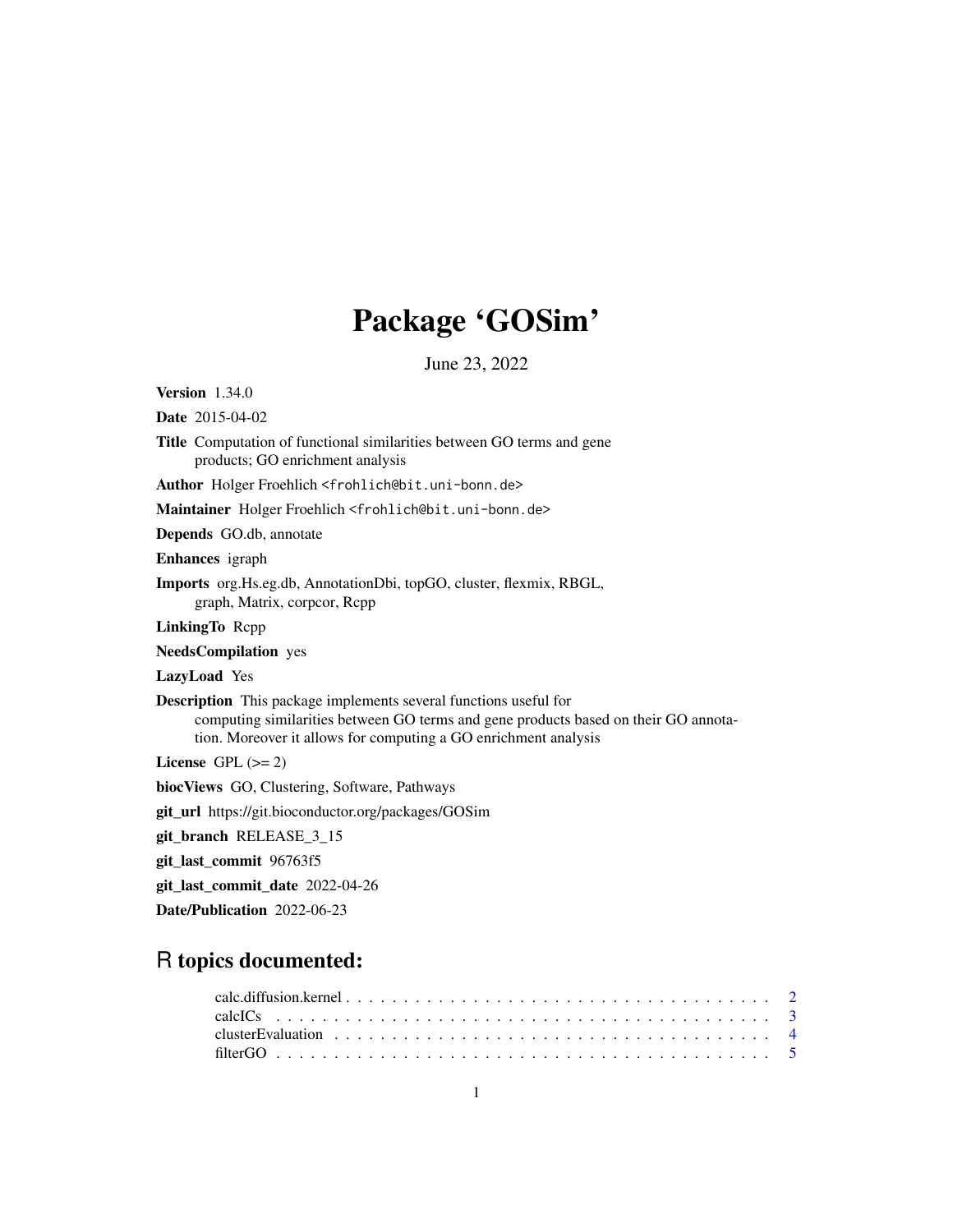<span id="page-1-0"></span>

| Index | 29 |
|-------|----|

calc.diffusion.kernel *Calculation and loading of diffusion kernel matrices*

# <span id="page-1-1"></span>Description

Manifold embeddings of gene ontology terms via diffusion kernel techniques. Diffusion kernels are positive semidefinite similarity measures calculated from the graph Laplacian. They are interpreted as the result of a local heat diffusion process along the graph structure.

# Usage

calc.diffusion.kernel(method="diffKernelLapl", m=7, normalization.method="sqrt", DIR=".")

load.diffusion.kernel(method="diffKernelLapl", DIR=NULL)

# Arguments

| method               | one of "diffKernelLapl", "diffKernelpower", "diffKernelLLE", "diffKernelexpm"                                                                                                                                                             |
|----------------------|-------------------------------------------------------------------------------------------------------------------------------------------------------------------------------------------------------------------------------------------|
| m                    | (1) Half the power of the transition probability matrix (an integer $> 0$ ). (2) an<br>arbitrary positive time constant for the exponential diffusion kernel                                                                              |
| normalization.method |                                                                                                                                                                                                                                           |
|                      | method to normalize the kernel                                                                                                                                                                                                            |
| <b>DIR</b>           | directory, where to write ready calculated kernel matrices to and read them from,<br>respectively. If DIR=NULL in function load.diffusion.kernel, the method as-<br>sumes the kernel matrix to be present in the data directory of GOSim. |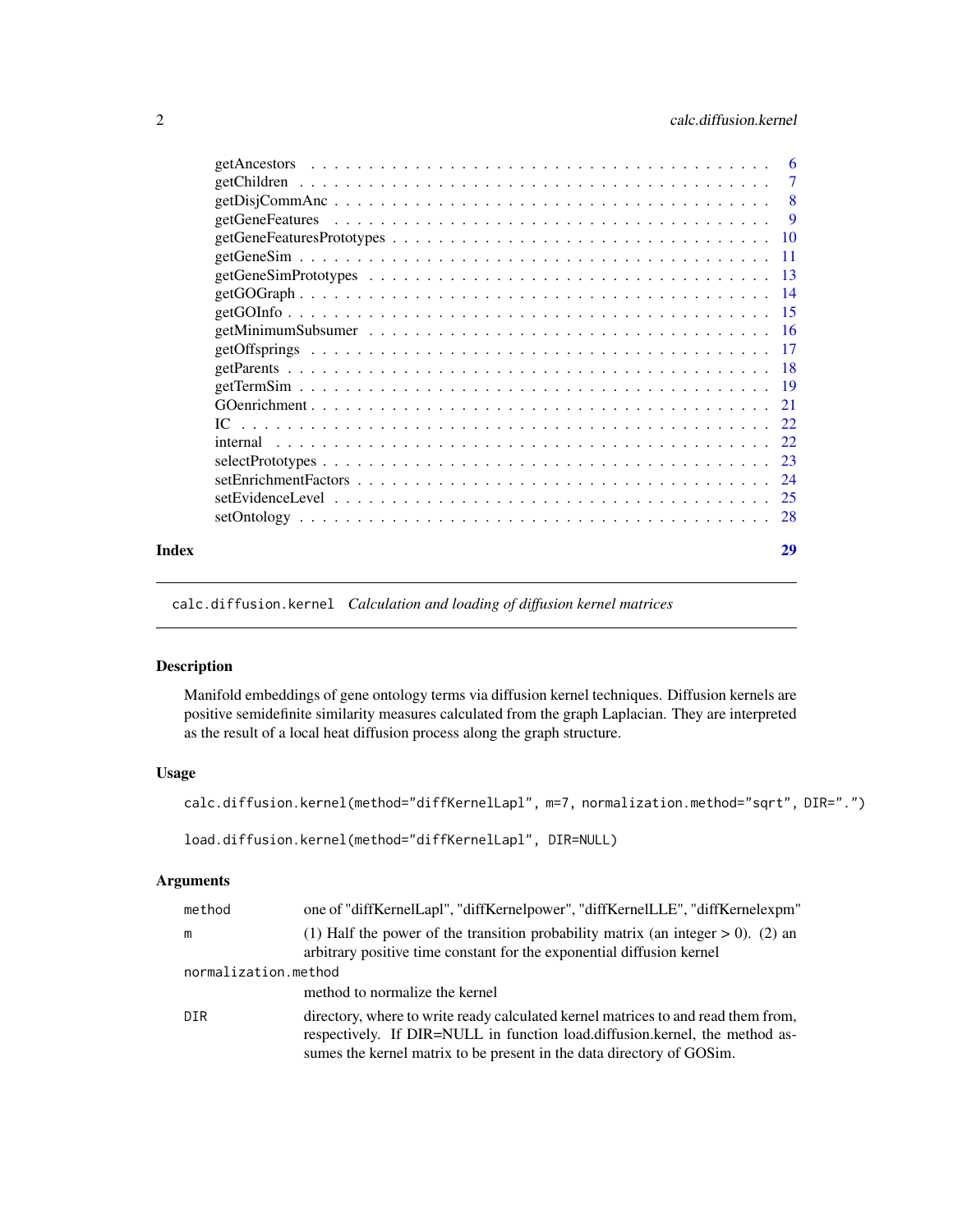#### <span id="page-2-0"></span>calcICs 3

# Details

The methods argument has to take on one of the following values:

- "diffKernelLapl" pseudo inverse of the (unnormalized) graph Laplacian: Takes into account all powers of diffusion and incorporates all paths from one node to another one.
- "diffKernelpower" even power of the transition probability matrix: Takes into account local transitions of path length m
- "diffKernelLLE" local linear embedding into an Euclidean space: The focus is to preserve local distances to nearest neighbors. The LLE kernel emphasizes short-range interactions between GO terms.
- "diffKernelexpm" expm(-mL), where t is a positive constant, L is the (unnormalized) graph Laplacian and expm denotes the matrix exponential. This kernel takes into account all positive integer powers of diffusion, but with an exponential decay of the influence of long-range interactions.

#### Value

calc.diffusion.kernel puts a kernel matrix / similarity matrix named "<method><ontology><organism><evidence levels>.rda" in the defined directoy. It can be used afterwards by calling [load.diffusion.kernel](#page-1-1).

# References

Lerman G. & Shaknovich B., Defining Functional Distance using Manifold Embeddings of Gene Ontology Annotations, PNAS, 104(27): 11334 - 11339, 2007

#### See Also

[load.diffusion.kernel](#page-1-1)

<span id="page-2-1"></span>calcICs *Calculate information contents of GO terms.*

#### Description

Recalculates the information content of all GO terms.

#### Usage

```
calcICs(DIR=".")
```
#### Arguments

DIR directory where to put the resulting files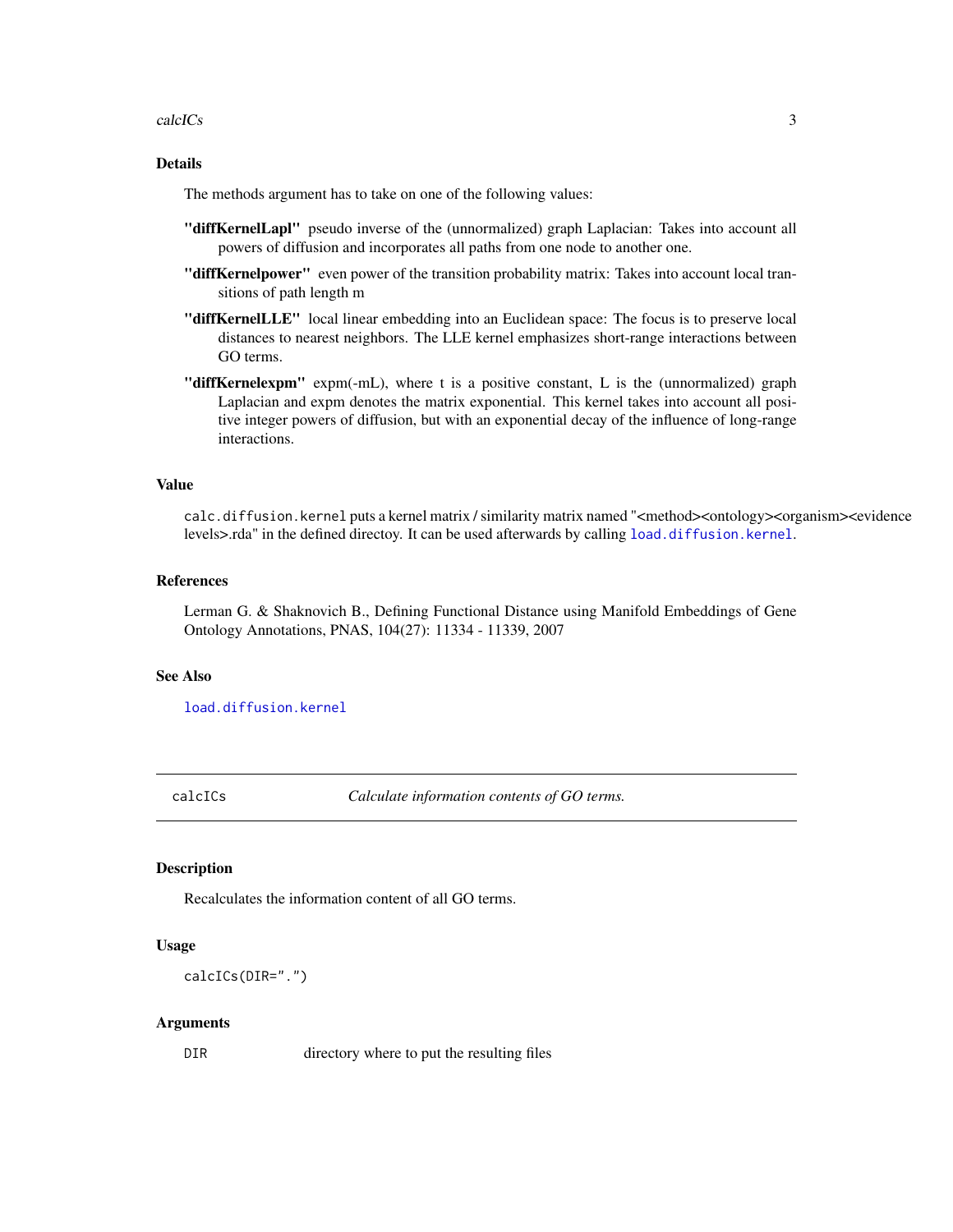# <span id="page-3-0"></span>Details

This functions should only be invoked, if one wants to calculate the information content for GO terms with respect to combinations of evidence codes other than the precomputed ones or, if a new version of the organism annotation packages has been installed. By default the information contents are precomputed using all evidence codes and evidence codes "IMP, IGI, IDA, IEP, IPI" together.

#### Value

Puts a file named "ICs<ontology><organism><evidence levels>.rda" in directoy DIR. It can be used afterwards by calling [setOntology](#page-27-1).

# See Also

[setEvidenceLevel](#page-24-1)

# Examples

```
setEvidenceLevel("IMP")
setOntology("CC", loadIC=FALSE) # important: setOntology assumes that the IC file already exists. To prevent an err
calcICs()
# --> this may take some time ...
```
clusterEvaluation *Evaluate a given grouping of genes or GO terms.*

#### <span id="page-3-1"></span>Description

Evaluate a given grouping of genes or terms with respect to their GO similarity.

# Usage

```
evaluateClustering(clust, Sim)
```
# Arguments

| clust | vector of cluster labels (integer or character) for each gene |
|-------|---------------------------------------------------------------|
| Sim   | similarity matrix                                             |

# Details

If necessary, more details than the description above

# Value

evaluateClustering returns a list with two items:

| clusterstats | matrix (neluster x 2) of median within cluster similarities and median absolute |
|--------------|---------------------------------------------------------------------------------|
|              | deviations                                                                      |
| clustersil   | cluster silhouette values                                                       |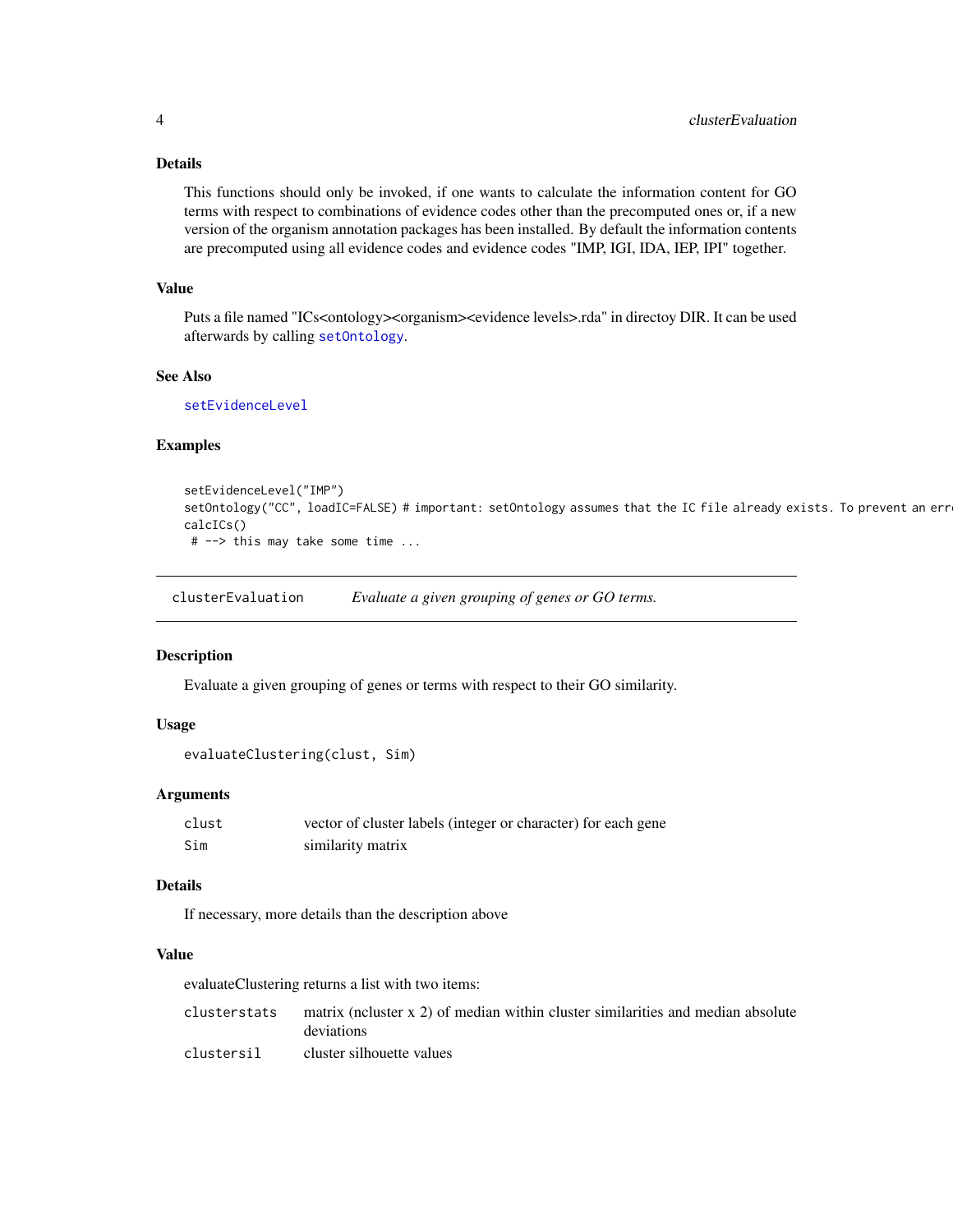#### <span id="page-4-0"></span>filterGO 5

#### Author(s)

Holger Froehlich

# References

Rousseeuw, P., Silhouettes: a graphical aid to the interpretation and validation of cluster analysis, J. Comp. and Applied Mathematics, 1987, 20, 53-6

#### See Also

[getGeneSimPrototypes](#page-12-1), [getGeneSim](#page-10-1), [getTermSim](#page-18-1), [GOenrichment](#page-20-1)

# Examples

```
setOntology("BP")
gomap <- get("gomap",env=GOSimEnv)
allgenes = sample(names(gomap), 1000) # suppose these are all genes
genesOfInterest = sample(allgenes, 20) # suppose these are all genes of interest
sim = getGeneSim(genesOfInterest,verbose=FALSE) # and these are their similarities
hc = hclust(as.dist(1-sim), method="ward") # use them to perform a clustering
plot(hc) # plot the cluster tree
cl = cutree(hc, k=3) # take 3 clusters
if(require(cluster)){
ev = evaluateClustering(cl, sim) # evaluate the clustering
print(ev$clusterstats) # print out some statistics
plot(ev$clustersil,main="") # plot the cluster silhouettes
}
# investigate cluster 1 further
if(require(topGO))
GOenrichment(genesOfInterest[cl == 1], allgenes, cutoff=0.05) # print out what cluster 1 is about
```
<span id="page-4-1"></span>filterGO *Filter GO.*

#### Description

Filter out genes from a list not mapping to the actual ontology. Genes not mapping to the currently set ontology ("BP","MF","CC") and not having one of the predefined evidence codes (default is to use all evidence codes) are removed.

#### Usage

filterGO(genelist)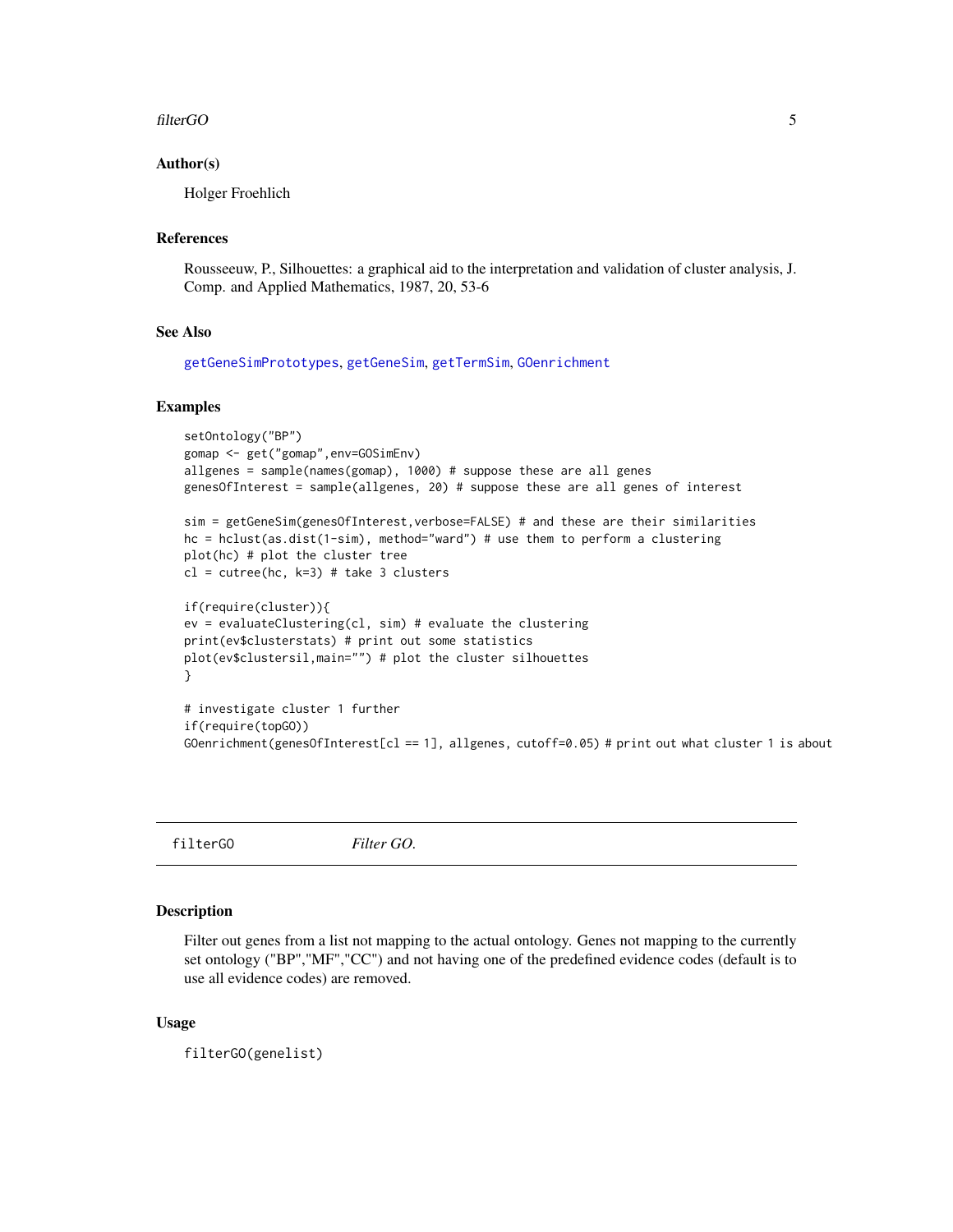#### <span id="page-5-0"></span>**Arguments**

genelist character vector of Entrez gene IDs

# Value

List with items

| "genename"   | gene ID                                                                     |
|--------------|-----------------------------------------------------------------------------|
| "annotation" | character vector of GO terms mapping to the gene within the actual ontology |

# Note

The result depends on the currently set ontology. IMPORTANT: The result refers to the GO library that was used to precompute the information contence of GO terms.

# Author(s)

Holger Froehlich

# See Also

[setOntology](#page-27-1), [setEvidenceLevel](#page-24-1), [getGOInfo](#page-14-1), [calcICs](#page-2-1)

#### Examples

```
filterGO(c("12345","4559"))
```
<span id="page-5-1"></span>getAncestors *get list of ALL ancestors associated to each GO term*

# Description

Returns the list of all (also indirect) ancestors (= less specific terms) associated to each GO term. The type of relationship between GO terms ("is a" or "part of") is ignored.

# Usage

```
getAncestors()
```
# Value

List with entry names for each GO term. Each entry contains a character vector with the ancestor GO terms.

#### Note

The result is computed within the currently set ontology ("BP","MF","CC"). It directly uses the "GO" library to compute the result.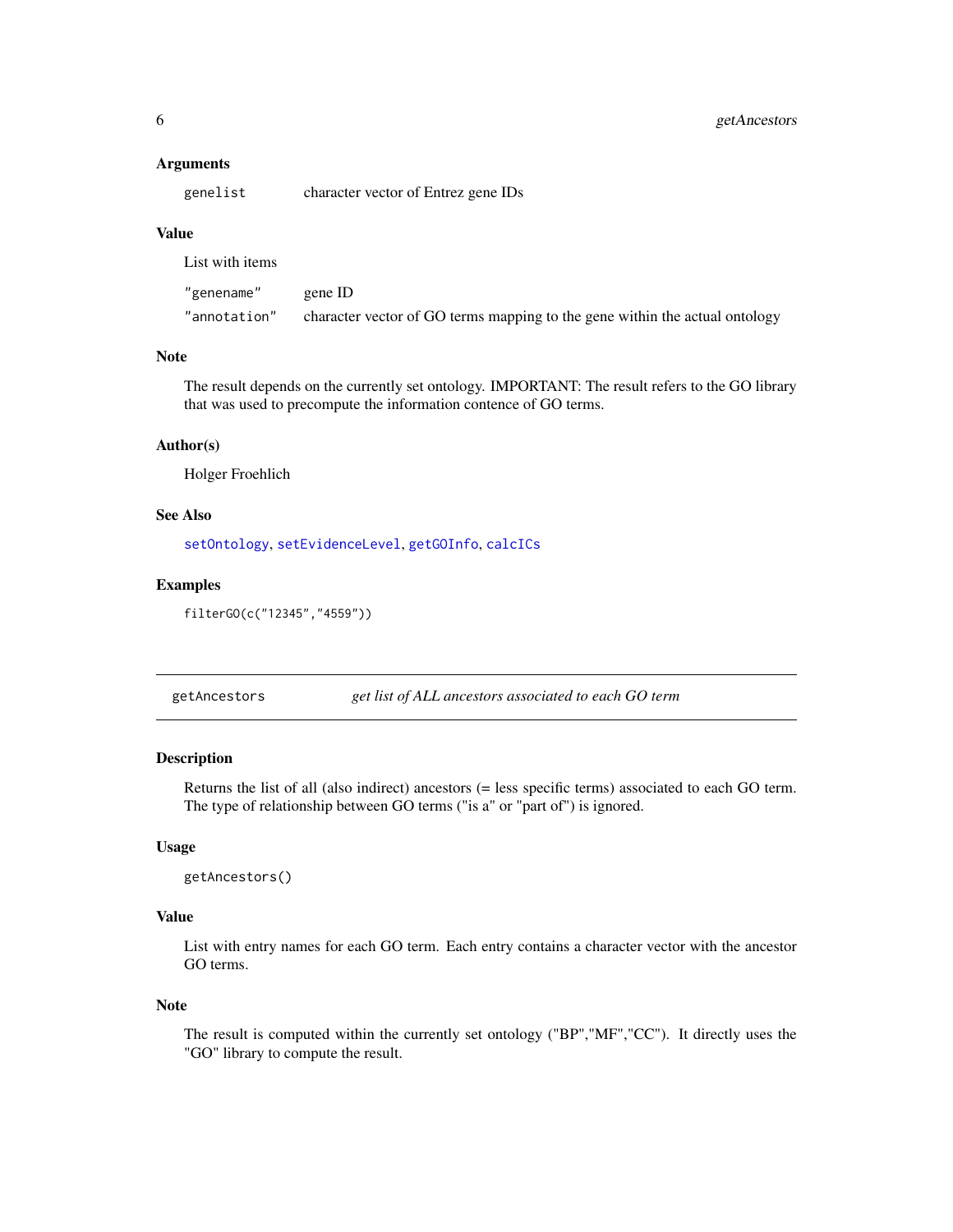# <span id="page-6-0"></span>getChildren 7

# Author(s)

Holger Froehlich

# See Also

[getOffsprings](#page-16-1), [getChildren](#page-6-1), [getParents](#page-17-1), [setOntology](#page-27-1)

# Examples

getAncestors()

<span id="page-6-1"></span>getChildren *Get a list of all direct children of each GO term.*

# Description

Returns the list of all direct children (= more specific terms one hierarchy level down) associated to each GO term. The type of relationship between GO terms ("is a" or "part of") is ignored.

#### Usage

getChildren()

# Value

List with entry names for each GO term. Each entry contains a character vector with the direct children GO terms.

# Note

The result is computed within the currently set ontology ("BP","MF","CC"). It directly uses the "GO" library to compute the result.

# Author(s)

Holger Froehlich

# See Also

[getOffsprings](#page-16-1), [getParents](#page-17-1), [getAncestors](#page-5-1), [setOntology](#page-27-1)

# Examples

getChildren()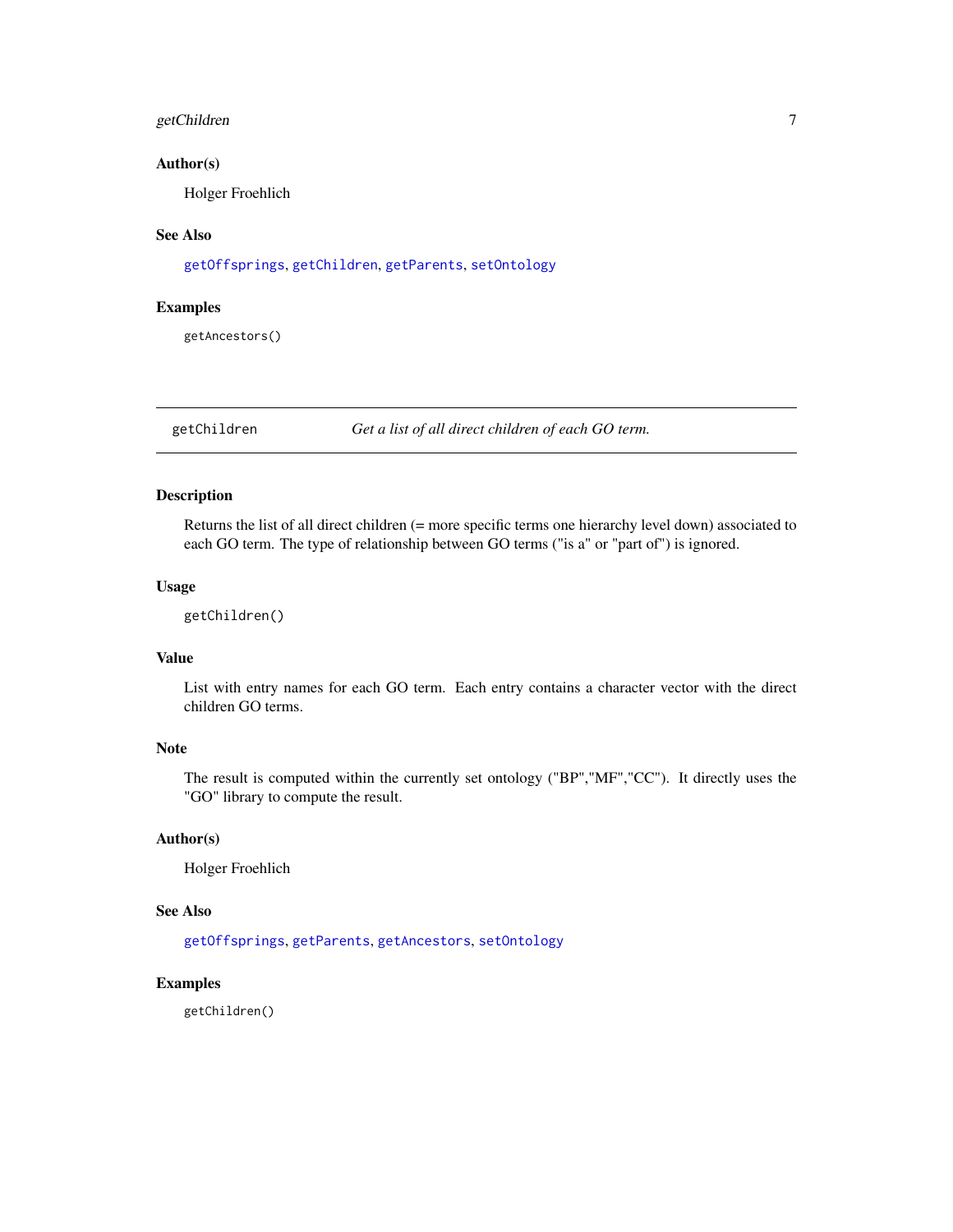<span id="page-7-1"></span><span id="page-7-0"></span>

# Description

Returns the GO terms representing the disjoint common ancestors of two GO terms.

#### Usage

```
getDisjCommAnc(term1, term2)
```
# Arguments

| term1 | GO term 1 |
|-------|-----------|
| term2 | GO term 2 |

# Details

The result is computed within the currently set ontology ("BP","MF","CC").

# Value

Character vector of GO terms

#### Author(s)

Holger Froehlich

# References

Couto, F.; Silva, M. & Coutinho, P., Semantic Similarity over the Gene Ontology: Family Correlation and Selecting Disjunctive Ancestors, Conference in Information and Knowledge Management, 2005

# See Also

[getTermSim](#page-18-1),[getGOGraph](#page-13-1), [setOntology](#page-27-1)

# Examples

getDisjCommAnc("GO:0006955","GO:0007584")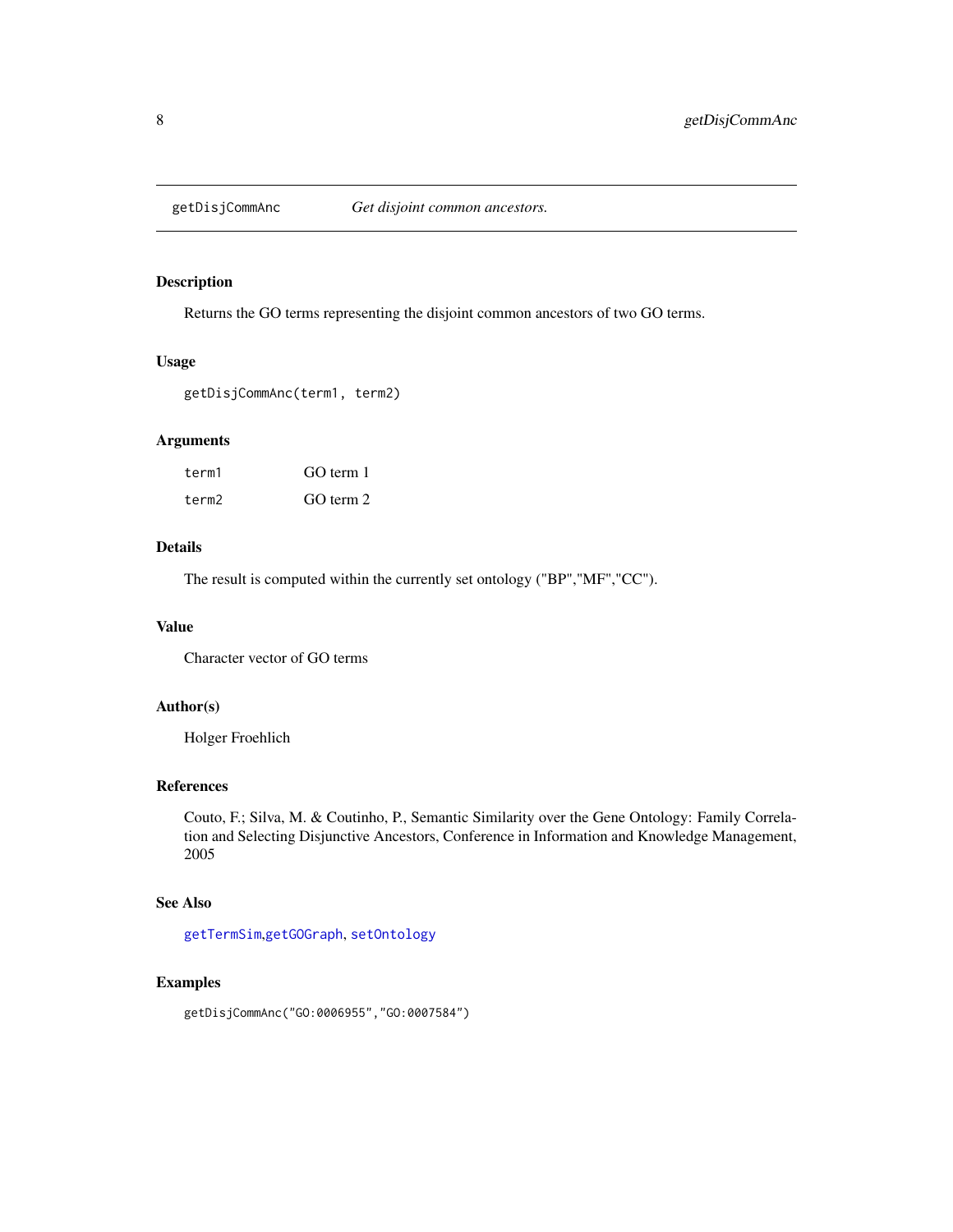<span id="page-8-0"></span>

#### **Description**

Computes feature vectors for list of genes: Each gene is represented by a vector describing the presence/absence of all GO terms. The absence of each GO term is additionally weighted by its information content.

#### Usage

getGeneFeatures(genelist, pca=FALSE, normalization=FALSE, verbose=FALSE)

#### **Arguments**

| genelist      | character vector of Entrez gene IDs                     |
|---------------|---------------------------------------------------------|
| рса           | perform PCA on feature vectors to reduce dimensionality |
| normalization | scale the feature vectors to norm 1                     |
| verbose       | print out additional information                        |

# Details

The PCA postprocessing determines the principal components that can explain at least 95% of the total variance in the feature space.

# Value

matrix with rows being genes and columns being GO terms.

# Note

The result depends on the currently set ontology ("BP","MF","CC").

# Author(s)

Holger Froehlich

#### References

M. Mistry, P Pavlidis, Gene Ontology term overlap as a measure of gene functional similarity, BMC Bioinformatics, 9:327, 2008.

#### See Also

[getGeneSimPrototypes](#page-12-1), [selectPrototypes](#page-22-1), [getGeneSim](#page-10-1), [getTermSim](#page-18-1), [setOntology](#page-27-1)

# Examples

# see selectPrototypes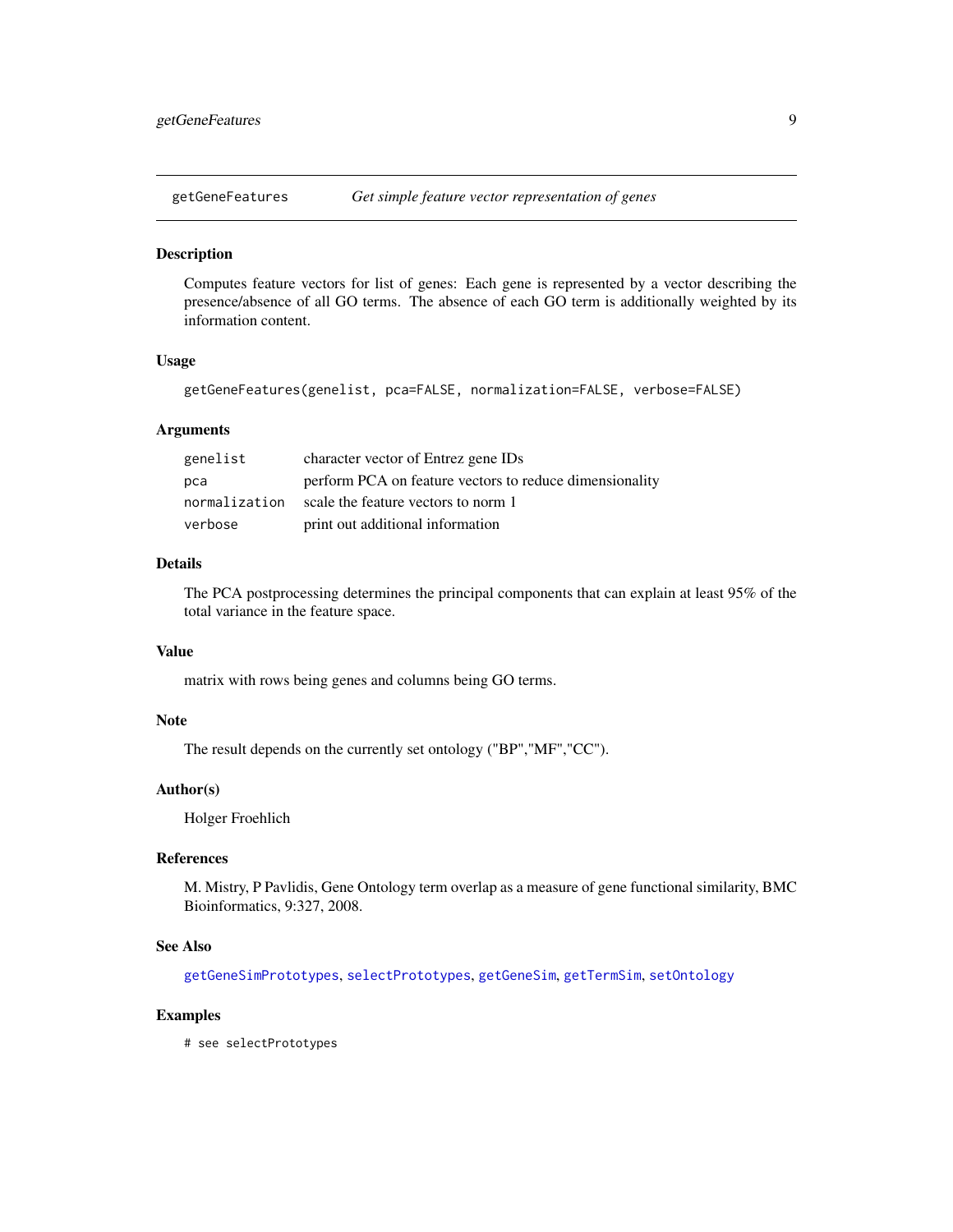```
getGeneFeaturesPrototypes
```
*Get feature vector representation of genes relative to prototype genes*

# Description

Computes feature vectors for list of genes: Each gene is represented by its similarities to predefined prototype genes.

#### Usage

```
getGeneFeaturesPrototypes(genelist, prototypes = NULL,
                          similarity = "max", similarityTerm = "JiangConrath",
                          pca = TRUE, normalization = TRUE, verbose = FALSE)
```
## Arguments

| genelist      | character vector of Entrez gene IDs                             |
|---------------|-----------------------------------------------------------------|
| prototypes    | character vector of Entrez gene IDs representing the prototypes |
| similarity    | method to calculate the similarity to prototypes                |
|               | similarityTerm method to compute the GO term similarity         |
| рса           | perform PCA on feature vectors to reduce dimensionality         |
| normalization | scale the feature vectors to norm 1                             |
| verbose       | print out additional information                                |

#### Details

If no prototypes are passed, the method calls the [selectPrototypes](#page-22-1) function with no arguments. Hence, the prototypes in this case are the 250 genes with most known annotations.

The PCA postprocessing determines the principal components that can explain at least 95% of the total variance in the feature space.

The method to calculate the functional similarity of a gene to a certain prototype can be any of those described in [getGeneSim](#page-10-1).

#### Value

List with items

| "features"   | feature vectors for each gene: n x d data matrix                |
|--------------|-----------------------------------------------------------------|
| "prototypes" | prototypes (= prinicipal components, if PCA has been performed) |

#### Note

The result depends on the currently set ontology ("BP","MF","CC").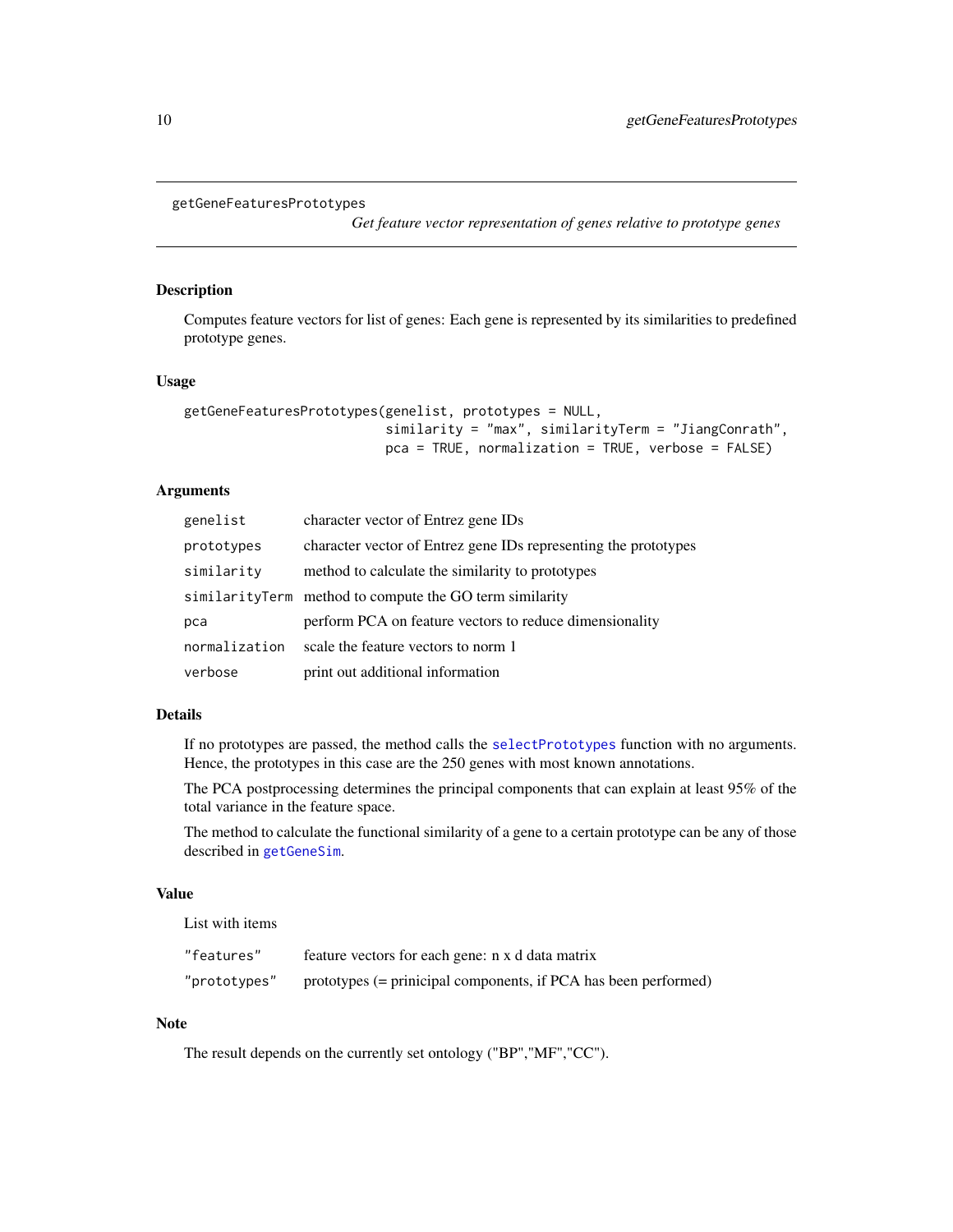# <span id="page-10-0"></span>getGeneSim 11

# Author(s)

Holger Froehlich

# References

[1] H. Froehlich, N. Speer, C. Spieth, and A. Zell, Kernel Based Functional Gene Grouping, Proc. Int. Joint Conf. on Neural Networks (IJCNN), 6886 - 6891, 2006

[2] N. Speer, H. Froehlich, A. Zell, Functional Grouping of Genes Using Spectral Clustering and Gene Ontology, Proc. Int. Joint Conf. on Neural Networks (IJCNN), pp. 298 - 303, 2005

# See Also

[getGeneSimPrototypes](#page-12-1), [selectPrototypes](#page-22-1), [getGeneSim](#page-10-1), [getTermSim](#page-18-1), [setOntology](#page-27-1)

# Examples

# see selectPrototypes

<span id="page-10-1"></span>

| getGeneSim |  |
|------------|--|
|            |  |

Compute functional similarity for genes

#### Description

Calculate the pairwise functional similarities for a list of genes using different strategies.

# Usage

getGeneSim(genelist1, genelist2=NULL, similarity="funSimMax", similarityTerm="relevance", normalizat:

#### Arguments

| genelist1     | character vector of primary gene IDs according to organism annotation package<br>(see setEvidenceLevel)                                                                                                                                                                                                                                                                                                                                                                      |
|---------------|------------------------------------------------------------------------------------------------------------------------------------------------------------------------------------------------------------------------------------------------------------------------------------------------------------------------------------------------------------------------------------------------------------------------------------------------------------------------------|
| genelist2     | optional other character vector of primary gene IDs to compare against                                                                                                                                                                                                                                                                                                                                                                                                       |
| similarity    | method to calculate the functional similarity between gene products                                                                                                                                                                                                                                                                                                                                                                                                          |
|               | similarityTerm method to compute the similarity of GO terms                                                                                                                                                                                                                                                                                                                                                                                                                  |
| normalization | normalize similarities yes/no                                                                                                                                                                                                                                                                                                                                                                                                                                                |
| method        | "sqrt": normalize $sim(x,y) \leq \frac{sim(x,y)}{sqrt(\text{sim}(x,x))^2}sim(y,y)$ ; "Lin": normal-<br>ize $\text{sim}(x,y) < -2^* \text{sim}(x,y)/(\text{sim}(x,x) + \text{sim}(y,y))$ ; "Tanimoto": normalize $\text{sim}(x,y)$<br>$\langle \sin(x,y)/(\sin(x,x) + \sin(y,y) - \sin(x,y)) \rangle$ . NOTE: normalization does not have<br>any effect, if term similarity is NOT "relevance" and similarity = "funSimMax",<br>"funSimAvg" or similarity = "OA" and avg=TRUE |
| avg           | standardize the OA kernel by the maximum number of GO terms for both genes                                                                                                                                                                                                                                                                                                                                                                                                   |
| verbose       | print out some information                                                                                                                                                                                                                                                                                                                                                                                                                                                   |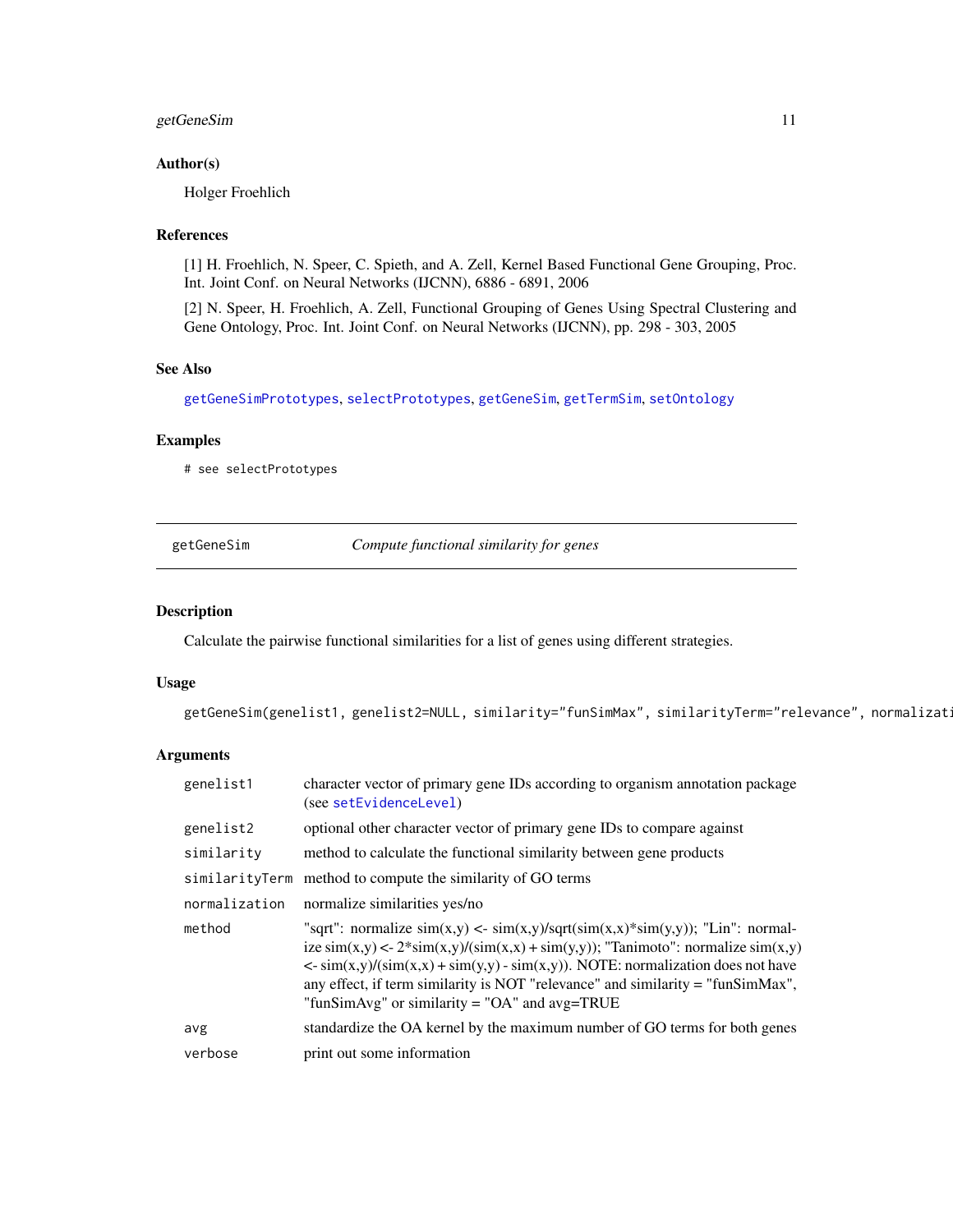#### <span id="page-11-0"></span>Details

The method to calculate the pairwise functional similarity between gene products can either be:

"max" the maximum similarity between any two GO terms

"mean" the average similarity between any two GO terms

- funSimMax the average of best matching GO term similarities. Take the maximum of the scores achieved by assignments of GO terms from gene 1 to gene 2 and vice versa. [2]
- funSimAvg the average of best matching GO term similarities. Take the average of the scores achieved by assignments of GO terms from gene 1 to gene 2 and vice versa. [2]
- "OA" the optimal assignment (maximally weighted bipartite matching) of GO terms associated to the gene having fewer annotation to the GO terms of the other gene. [1]
- "hausdorff" Hausdorff distance between two sets: Let X and Y be the two sets of GO terms associated to two genes. Then  $dist(X, Y) = \max\{\sup_{t \in X} \inf_{t' \in Y} d(t, t'), \sup_{t' \in Y} \inf_{t \in X} d(t, t')\}$ [3]. Since GOSim 1.2.8 we translate the Haussdorff distance into a similarity measure by taking  $sim(X, Y) = exp(-dist(X, Y)).$
- "dot" the dot product between feature vectors describing the absence/presence of each GO term. The absence of each GO term is weighted by its information content. Depending on the type of later normalization one can arrive at the cosine similarity (method="sqrt") or at the Tanimoto coefficient (method="Tanimoto").[4]

#### Value

 $n \times n$  similarity matrix ( $n =$  number of genes)

#### **Note**

The result depends on the currently set ontology.

#### Author(s)

Holger Froehlich

#### References

[1] H. Froehlich, N. Speer, C. Spieth, A. Zell, Kernel Based Functional Gene Grouping, Proc. Int. Joint Conf. on Neural Networks (IJCNN), 6886 - 6891, 2006.

[2] A. Schlicker, F. Domingues, J. Rahnenfuehrer, T. Lengauer, A new measure for functional similarity of gene products based on Gene Ontology, BMC Bioinformatics, 7, 302, 2006.

[3] A. del Pozo, F. Pazos, A. Valencia, Defining functional distances over Gene Ontology, BMC Bioinformatics, 9:50, 2008.

[4] M. Mistry, P Pavlidis, Gene Ontology term overlap as a measure of gene functional similarity, BMC Bioinformatics, 9:327, 2008.

# See Also

[getGeneSimPrototypes](#page-12-1), [getTermSim](#page-18-1), [setOntology](#page-27-1)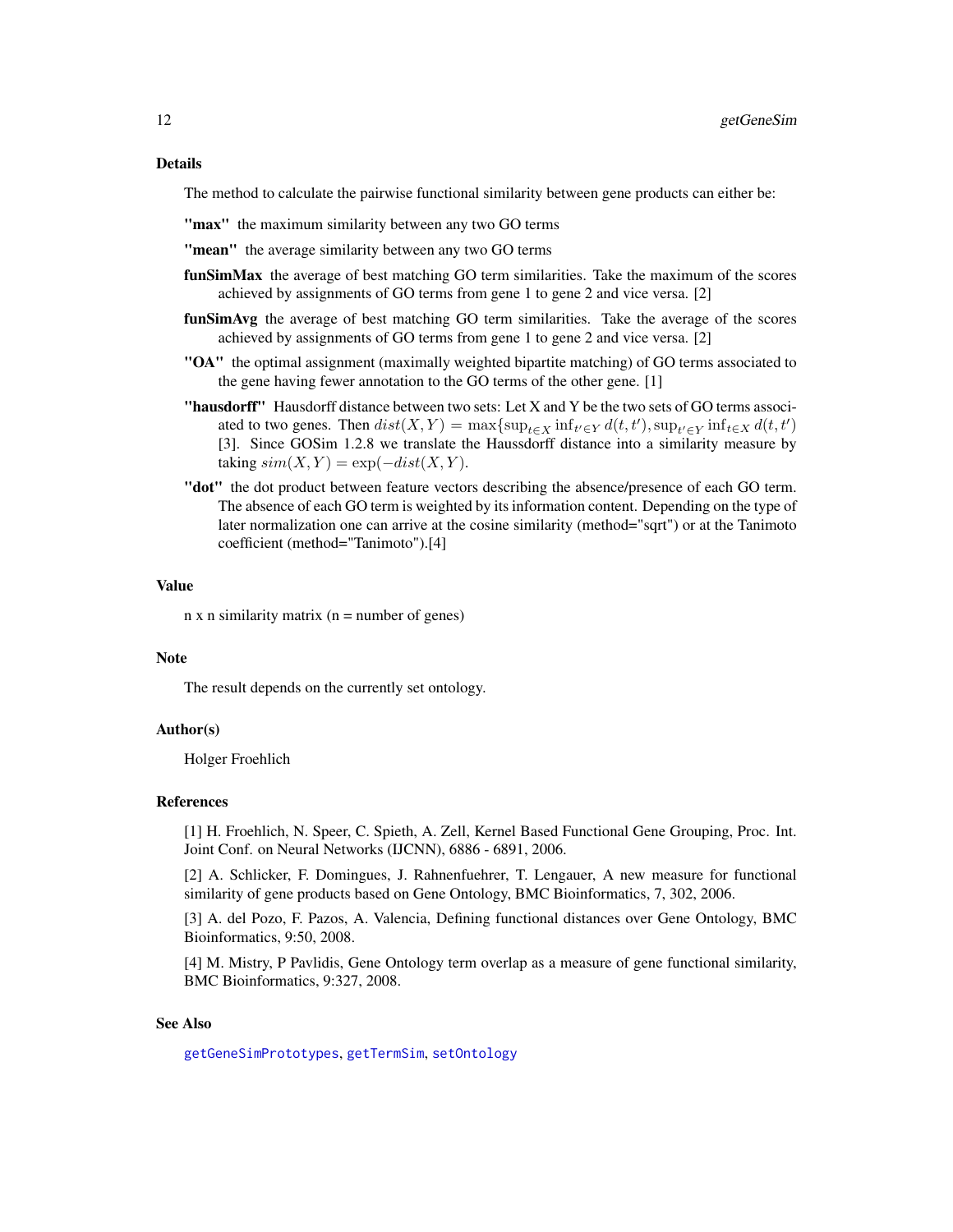# <span id="page-12-0"></span>getGeneSimPrototypes 13

# Examples

# see evaluateClustering

<span id="page-12-1"></span>getGeneSimPrototypes *Compute functional similarity of genes with respect to a feature vector representation.*

# Description

Computes the pairwise functional similarities for a list of genes: Each gene is represented by a feature vector containing the gene's similarities to predefined prototype genes.

# Usage

```
getGeneSimPrototypes(genelist, prototypes = NULL, similarity = "max",
                     similarityTerm = "JiangConrath", pca = TRUE,
                     normalization = TRUE, verbose = FALSE)
```
# Arguments

| genelist      | character vector of primary gene IDs according to organism annotation package<br>(see setEvidenceLevel) |
|---------------|---------------------------------------------------------------------------------------------------------|
| prototypes    | character vector of Entrez gene IDs representing the prototypes                                         |
| similarity    | method to calculate the similarity to prototypes                                                        |
|               | similarityTerm method to compute the GO term similarity                                                 |
| pca           | perform PCA on feature vectors to reduce dimensionality                                                 |
| normalization | normalize similarities to [0,1]: $\sin(x,y) < -0.5*(\sin(x,y)/\sqrt{\sqrt{\sin(x,x)}})$<br>$+1)$        |
| verbose       | print additional information                                                                            |

# Details

The method calls [getGeneFeaturesPrototypes](#page-9-1) to calculate the feature vectors. The functional similarity between two genes is essentially given by the dot product between their feature vectors.

# Value

List with items

| "similarity" | $n \times n$ similarity matrix ( $n =$ number of genes)         |
|--------------|-----------------------------------------------------------------|
| "prototypes" | prototypes (= prinicipal components, if PCA has been performed) |
| "features"   | feature vectors for each gene: n x d data matrix                |

#### Note

The result depends on the currently set ontology ("BP","MF","CC").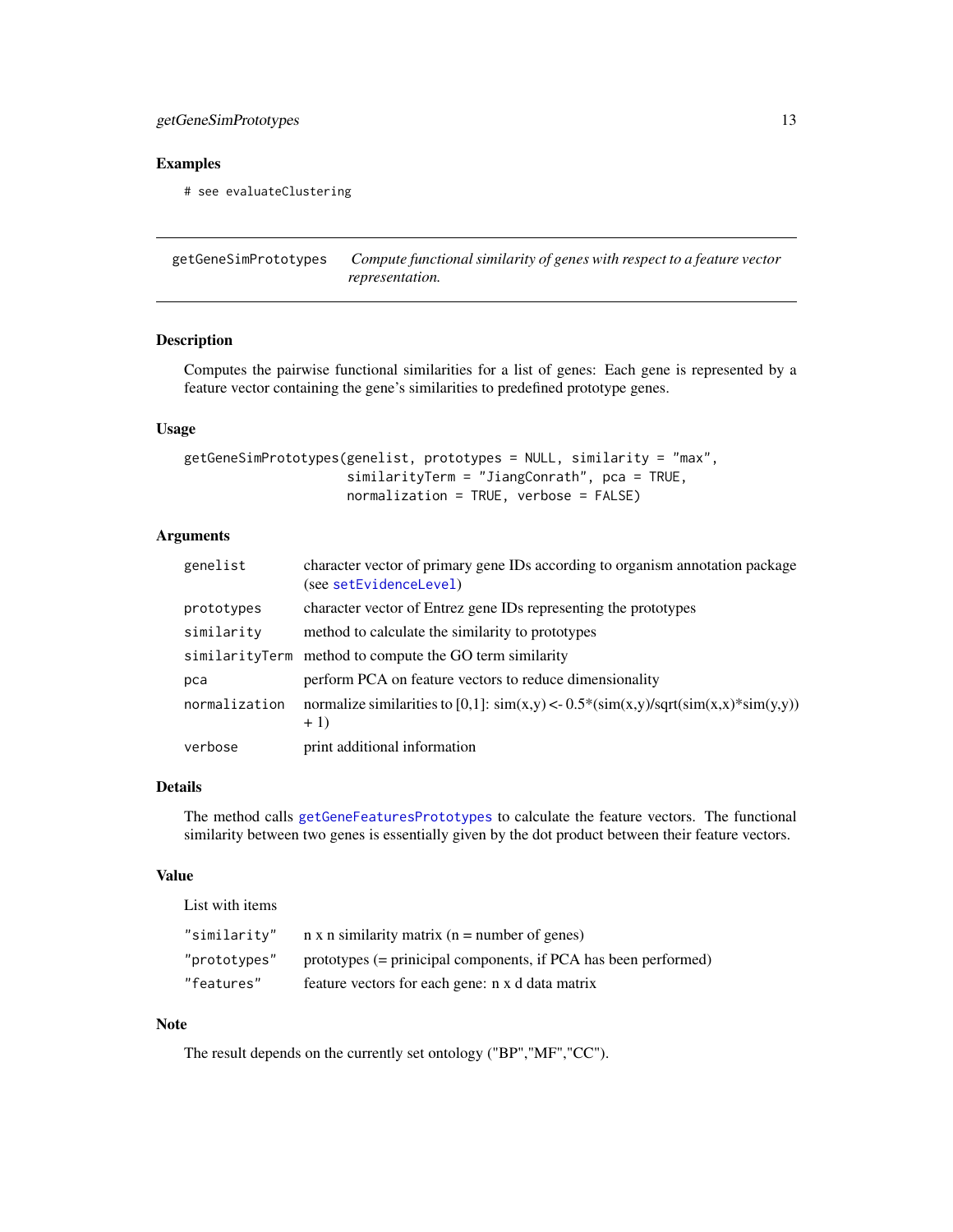#### <span id="page-13-0"></span>Author(s)

Holger Froehlich

# References

[1] H. Froehlich, N. Speer, C. Spieth, and A. Zell, Kernel Based Functional Gene Grouping, Proc. Int. Joint Conf. on Neural Networks (IJCNN), 6886 - 6891, 2006

[2] N. Speer, H. Froehlich, A. Zell, Functional Grouping of Genes Using Spectral Clustering and Gene Ontology, Proc. Int. Joint Conf. on Neural Networks (IJCNN), pp. 298 - 303, 2005

#### See Also

[getGeneFeaturesPrototypes](#page-9-1), [selectPrototypes](#page-22-1), [getGeneSim](#page-10-1), [getTermSim](#page-18-1), [setOntology](#page-27-1)

# Examples

```
#\donttest{ may take some time ...
proto=selectPrototypes(n=5) # --> returns a character vector of 5 genes with the highest number of annotations
getGeneSimPrototypes(c("207","208"),prototypes=proto, similarityTerm="Resnik")
#}
```
<span id="page-13-1"></span>

| getGOGraph | (1) Get GO graph with specified GO terms at its leave; (2) Get GO                       |
|------------|-----------------------------------------------------------------------------------------|
|            | Graph with GO terms at leaves associated to one or several genes of<br><i>interest.</i> |
|            |                                                                                         |

#### Description

The function getGOGraph returns a graphNEL object representing the GO graph with leaves specified in the argument. The function getGOGraphsGenes returns a set of graphNEL objects. The ith graph object is created by call to getGOGraph with the GO terms associated to gene i. It hence shows for each gene, where its GO terms are located within the GO structure.

# Usage

```
getGOGraph(term, prune=Inf)
```

```
getGOGraphsGenes(genelist, prune=Inf)
```
# **Arguments**

| term     | character vector of GO terms                                                   |
|----------|--------------------------------------------------------------------------------|
| genelist | character vector of Entrez gene IDs                                            |
| prune    | do not show the complete graph, but prune it after the specified number of an- |
|          | cestors                                                                        |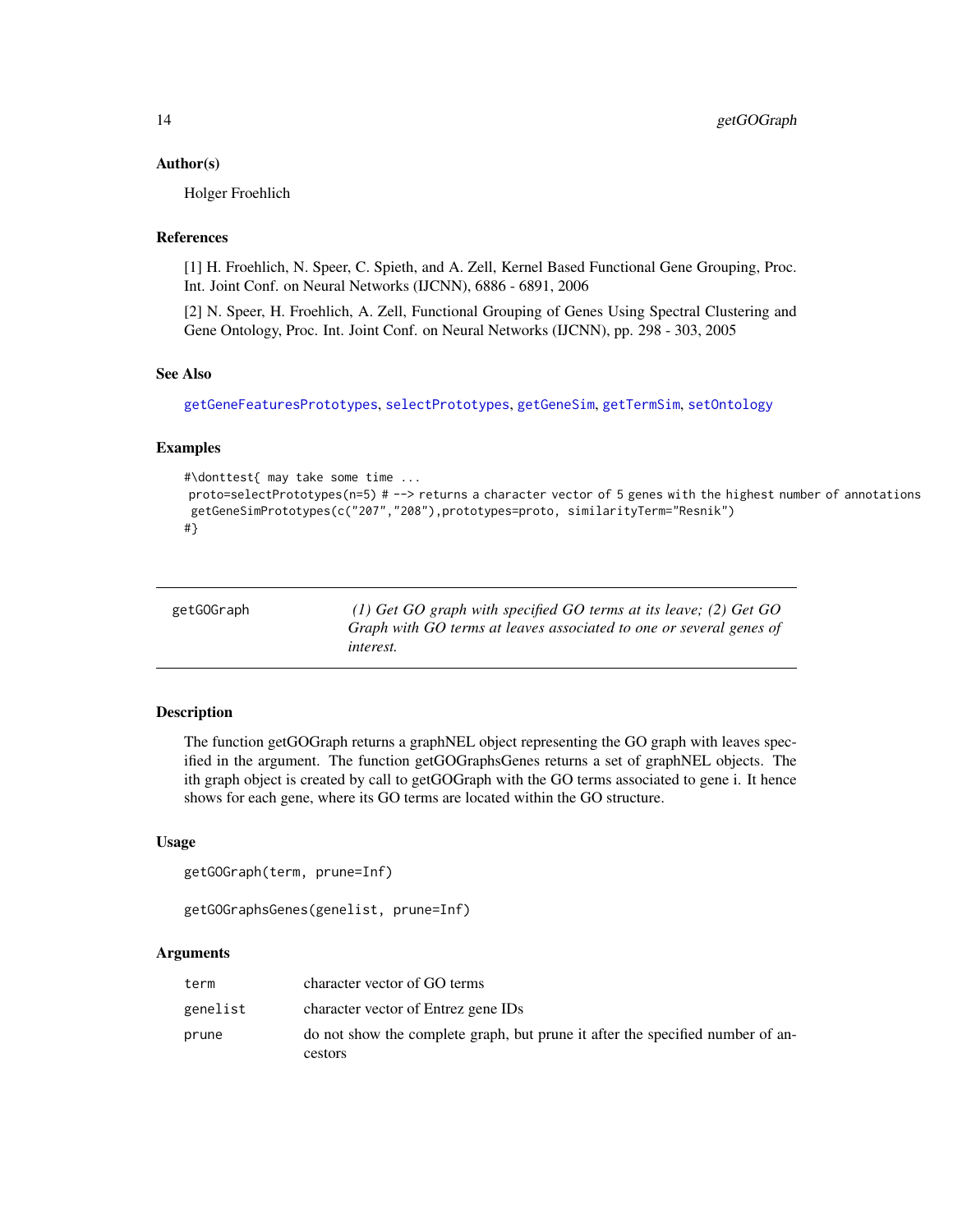# <span id="page-14-0"></span>getGOInfo 15

# Details

The result is computed within the currently set ontology ("BP","MF","CC").

# Value

graphNEL object(s)

# Note

directly calls the function GOGraph in the "GOstats" library

# Author(s)

Holger Froehlich

#### Examples

```
G=getGOGraph(c("GO:0006955","GO:0007584"))
if(require(igraph)){
g=igraph.from.graphNEL(G)
plot(g, vertex.label=V(g)$name)
Gs = getGOGraphsGenes(c("207","7494"))
g = igraph.from.graphNEL(Gs[[1]])
plot(g, vertex.label=V(g)$name) # plot the first of both GO graphs
}
```
<span id="page-14-1"></span>getGOInfo *Obtain GO terms and their description for a list of genes.*

# Description

Oobtain the GO terms and their description for a list of genes.

#### Usage

```
getGOInfo(geneIDs)
```
# Arguments

geneIDs character vector of primary gene IDs according to organism annotation package (see [setEvidenceLevel](#page-24-1))

# Value

List with entry names equal to the gene IDs. Each list contains a sublist with entry names equal to the GO terms associated to the corresponding gene ID. Each entry also contains a description of the GO term, its definition and the ontology ("BP","CC","MF") it belongs to.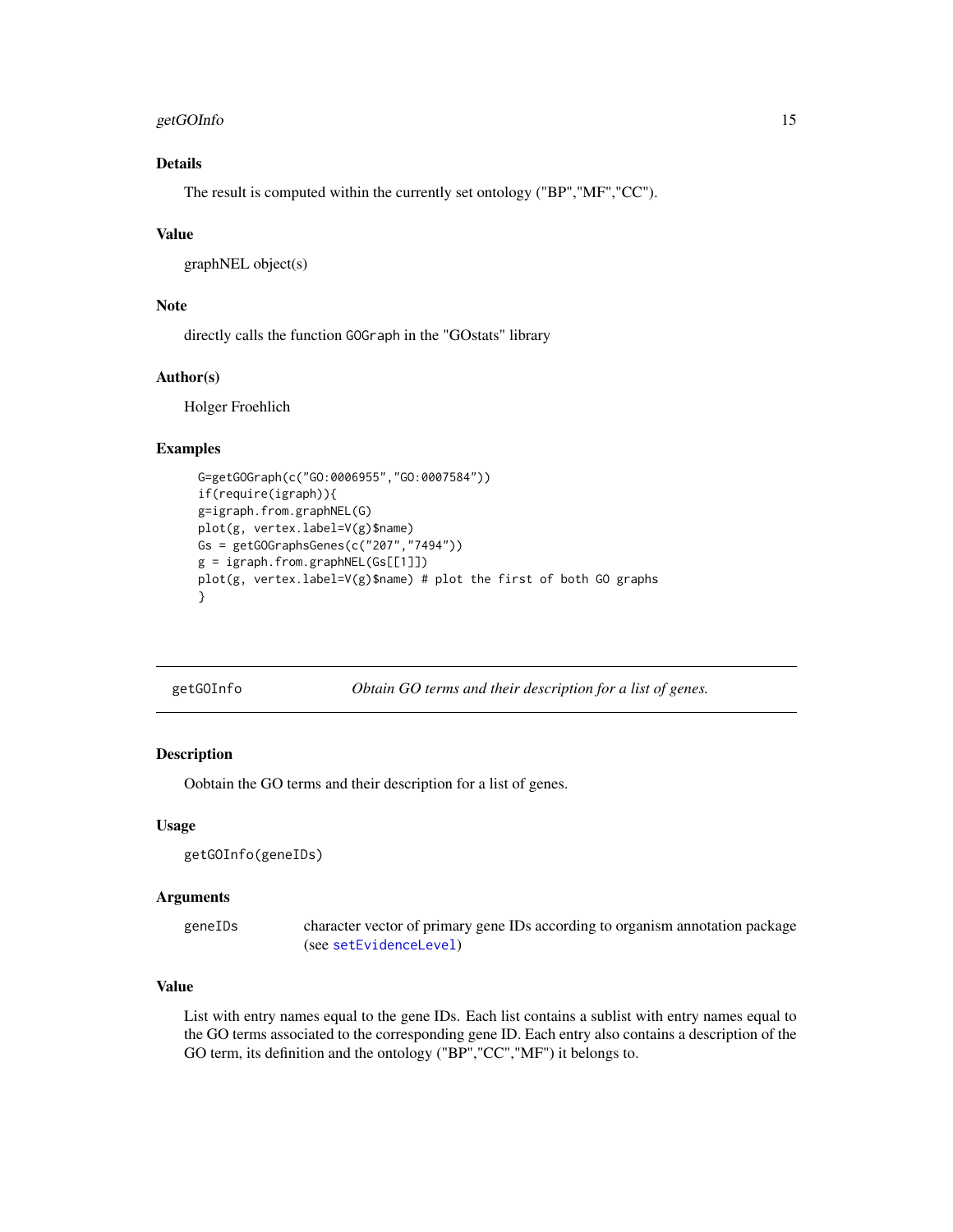The corresponding information is directly extracted from the "GO" library. The result depends on the currently set ontology ("BP","MF","CC"), i.e. only GO terms within the actual ontology are considered. The shown GO information refers to the actually installed GO library.

# Author(s)

Holger Froehlich

# See Also

[setOntology](#page-27-1)

# Examples

```
if(require(annotate)){
 setOntology("BP")
 getGOInfo(c("207","7494"))
}
```
<span id="page-15-1"></span>getMinimumSubsumer *Compute minimum subsumer of two GO terms.*

# Description

Returns the minimum subsumer (i.e. the common ancestor having the maximal information content) of two GO terms

# Usage

```
getMinimumSubsumer(term1, term2)
```
#### **Arguments**

| term1 | GO term 1 |
|-------|-----------|
| term2 | GO term 2 |

# Details

The result is computed within the currently set ontology ("BP","MF","CC").

# Value

GO term representing the minimum subsumer. If there is no minimum subsumer within the currently set GO category (e.g. because one of the GO terms does not exist), the result is the string "NA".

<span id="page-15-0"></span>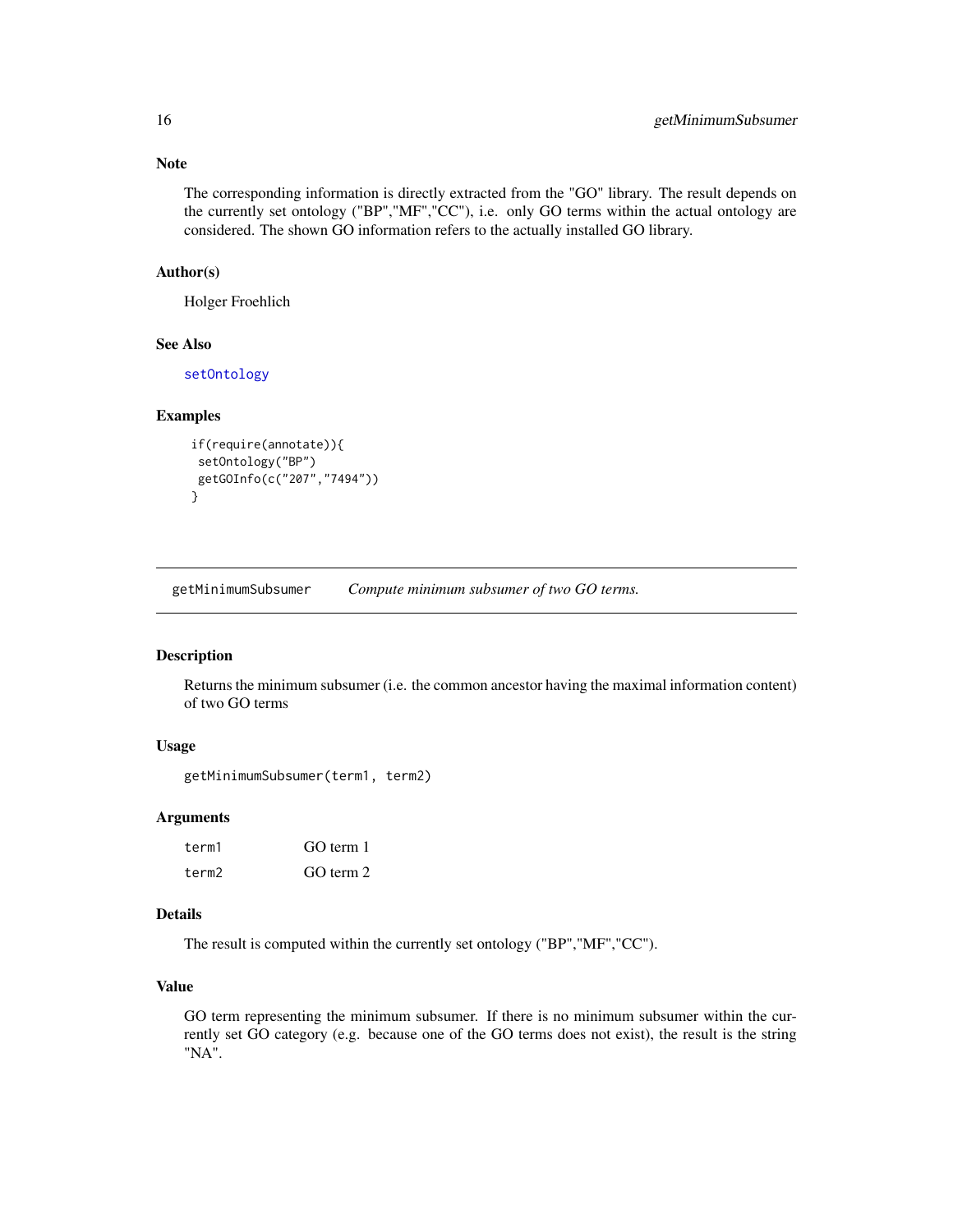# <span id="page-16-0"></span>getOffsprings 17

#### Author(s)

Holger Froehlich

# References

P. Resnik, Using Information Content to evaluate semantic similarity in a taxonomy, Proc. 14th Int. Conf. Artificial Intel., 1995

# See Also

[getTermSim](#page-18-1), [getGOGraph](#page-13-1), [setOntology](#page-27-1)

#### Examples

```
setOntology("BP")
getMinimumSubsumer("GO:0006955","GO:0007584")
# returns GO:0050896
```
<span id="page-16-1"></span>getOffsprings *Get all offspring associated with one or more GO term*

# Description

Returns the list of all (also indirect) offspring (= more specific terms) associated to each GO term. The type of relationship between GO terms ("is a" or "part of") is ignored.

#### Usage

getOffsprings()

# Value

List with entry names for each GO term. Each entry contains a character vector with the offspring GO terms.

# Note

The result is computed within the currently set ontology ("BP","MF","CC"). It directly uses the "GO" library to compute the result.

#### Author(s)

Holger Froehlich

# See Also

[getChildren](#page-6-1), [getParents](#page-17-1), [getAncestors](#page-5-1), [setOntology](#page-27-1)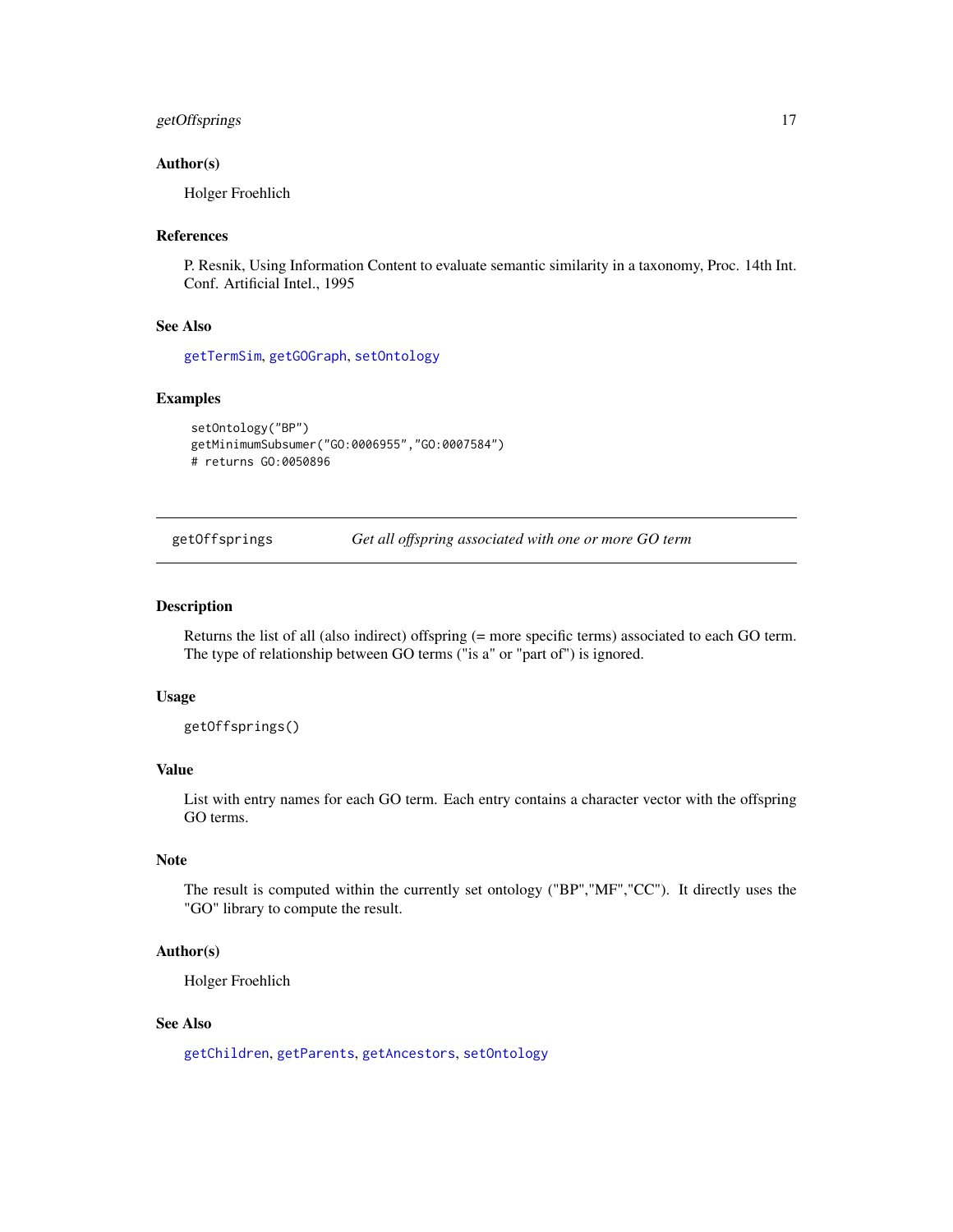# Examples

getOffsprings()

<span id="page-17-1"></span>getParents *Get direct parents for each GO term.*

# Description

Returns the list of all direct parents ( = less specific terms one hiearchy level up) associated to each GO term. The type of relationship between GO terms ("is a" or "part of") is ignored.

#### Usage

getParents()

# Value

List with entry names for each GO term. Each entry contains a character vector with the direct parent GO terms.

#### Note

The result is computed within the currently set ontology ("BP","MF","CC"). It directly uses the "GO" library to compute the result.

# Author(s)

Holger Froehlich

# See Also

[getOffsprings](#page-16-1), [getChildren](#page-6-1), [getAncestors](#page-5-1), [setOntology](#page-27-1)

# Examples

getParents()

<span id="page-17-0"></span>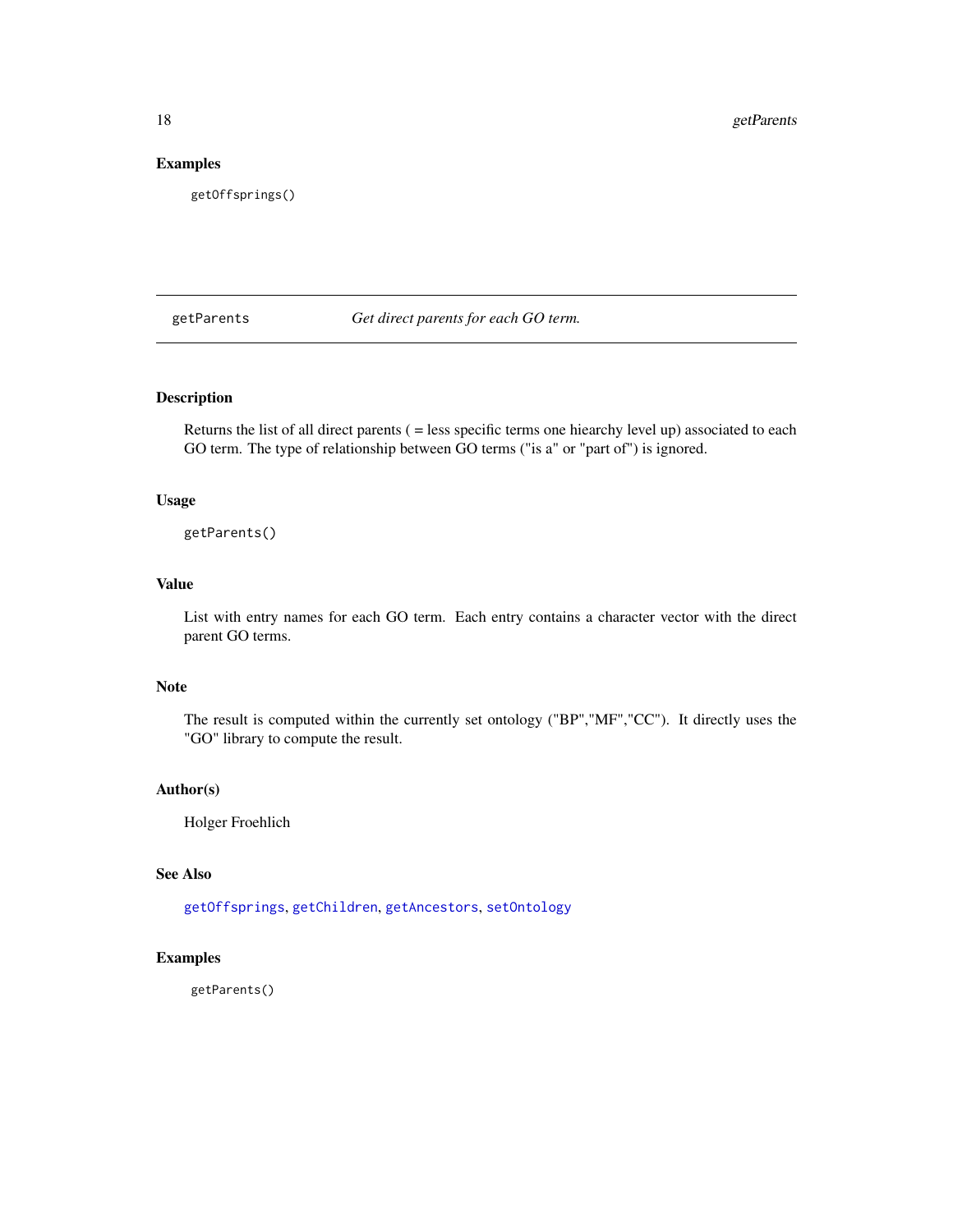<span id="page-18-1"></span><span id="page-18-0"></span>

#### Description

Returns the pairwise similarities between GO terms. Different calculation method are implemented.

#### Usage

```
getTermSim(termlist, method = "relevance", verbose = FALSE)
```
#### Arguments

| termlist | character vector of GO terms                                    |
|----------|-----------------------------------------------------------------|
| method   | one of the supported methods for GO term similarity (see below) |
| verbose  | print out various information or not                            |

#### Details

Currently the following methods for computing GO term similarities are implemented:

"Resnik" information content of minimum subsumer (ICms) [1], here additionally divided by the maximum information content of all GO terms

"JiangConrath"  $1 - min(1, IC(term1) - 2ICms + IC(term2))$  [2]

"Lin"  $\frac{2ICms}{(IC(term1)+IC(term2))}$  [3]

- "CoutoEnriched" FuSSiMeg enriched term similarity by Couto et al. [4]. Requires enrichement factors to be set by [setEnrichmentFactors](#page-23-1).
- "CoutoResnik" average information content of common disjunctive ancestors of term1 and term2 (ICshare) [5]

"CoutoJiangConrath"  $1 - min(1, IC(term1) - 2ICshare + IC(term2))$  [5]

"CoutoLin"  $\frac{2ICshare}{(IC(term1)+IC(term2))}$  [5]

"diffKernel" diffusion kernel similarity from a pre-loaded kernel matrix (see [load.diffusion.kernel](#page-1-1)). The diffusion kernel is calculated using one of the methods described in [6].

"relevance"  $\sin$ \_Lin \* (1 - exp(-ICms)) [7]

"GIC" summed information content of common ancestors divided by summed information content of all ancestors of term1 and term2 [8]

#### Value

n x n matrix ( $n =$  number of GO terms) with similarities between GO terms scaled to [0,1]. If a GO term does not exist for the currently set ontology, the similarity is set to "NA".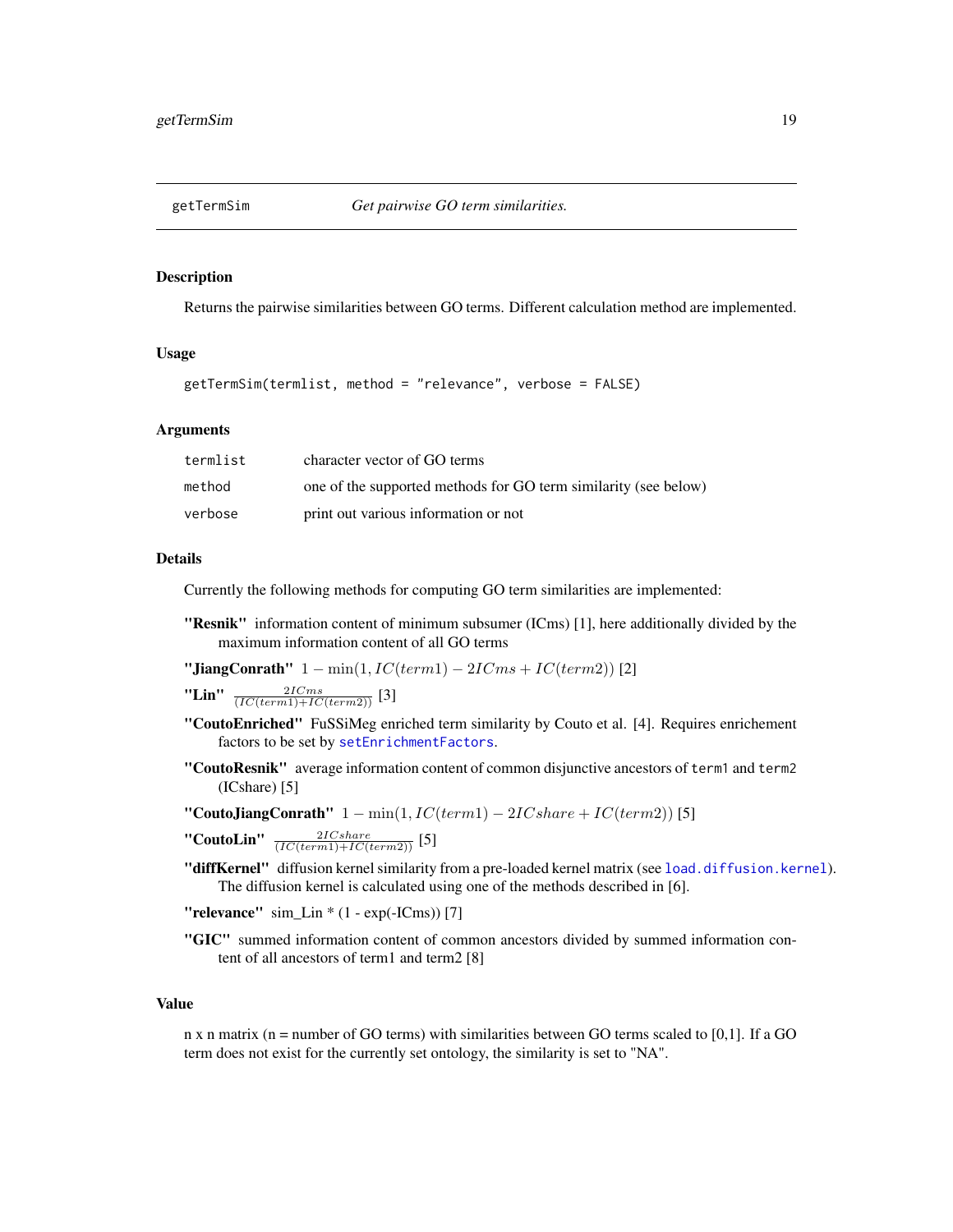<span id="page-19-0"></span>All calculations use normalized information contents for each GO term. Normalization is achieved by dividing each information content by the maximum information content within the currently set ontology ("BP","MF","CC")

#### Author(s)

Holger Froehlich

#### References

[1] P. Resnik, Using Information Content to evaluate semantic similarity in a taxonomy, Proc. 14th Int. Conf. Artificial Intel., 1995

[2] J. Jiang, D. Conrath, Semantic Similarity based on Corpus Statistics and Lexical Taxonomy, Proc. Int. Conf. Research in Comp. Ling., 1998

[3] D. Lin, An Information-Theoretic Definition of Similarity, Proc. 15th Int. Conf. Machine Learning, 1998

[4] F. Couto, M. Silva, P. Coutinho, Implementation of a Functional Semantic Similarity Measure between Gene-Products, DI/FCUL TR 03-29, Department of Informatics, University of Lisbon, 2003

[5] Couto, F.; Silva, M. & Coutinho, P., Semantic Similarity over the Gene Ontology: Family Correlation and Selecting Disjunctive Ancestors, Conference in Information and Knowledge Management, 2005

[6] Lerman G. & Shaknovich B., Defining Functional Distance using Manifold Embeddings of Gene Ontology Annotations, PNAS, 104(27): 11334 - 11339, 2007

[7] A. Schlicker, F. Domingues, J. Rahnenfuehrer, T. Lengauer, A new measure for functional similarity of gene products based on Gene Ontology, BMC Bioinformatics, 7, 302, 2006.

[8] C. Pesquita, D. Faria, H. Bastos, A. Falcao, F. Couto, Evaluating GO-based Semantic Similarity Measures, In: Proc. 10th Annual Bio-Ontologies Meeting 2007, 37 - 40, 2007

# See Also

[getMinimumSubsumer](#page-15-1), [getDisjCommAnc](#page-7-1), [setEnrichmentFactors](#page-23-1), [setOntology](#page-27-1), [load.diffusion.kernel](#page-1-1)

#### Examples

```
#\donttest{
setOntology("BP")
# Lin's method
getTermSim(c("GO:0006955","GO:0007584"),method="Lin")
# Couto's method combined with Jiang-Conrath distance
getTermSim(c("GO:0006955","GO:0007584"),method="CoutoJiangConrath")
# set enrichment factors
setEnrichmentFactors(alpha=0.1,beta=0.5)
getTermSim(c("GO:0006955","GO:0007584"),method="CoutoEnriched")
#}
```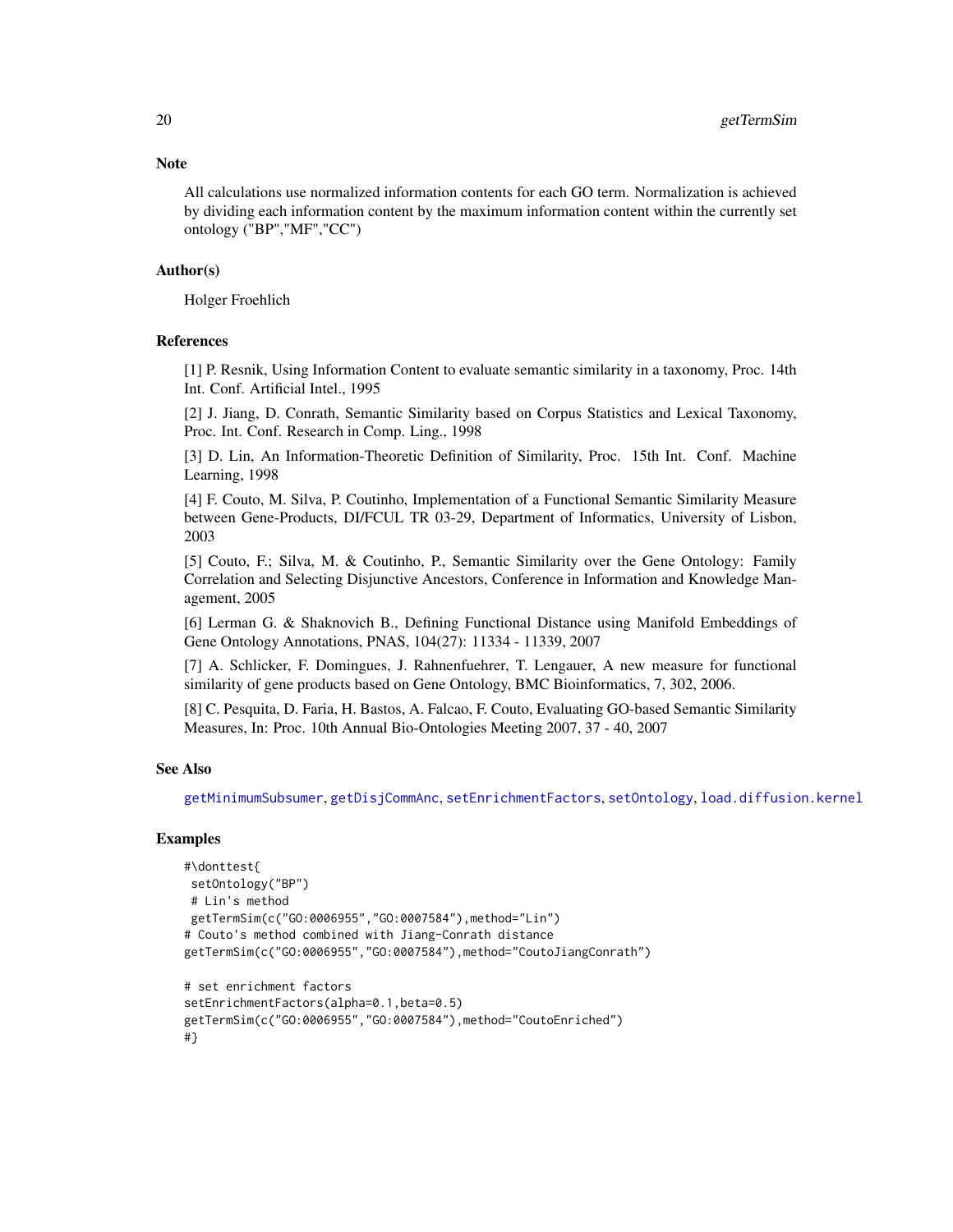<span id="page-20-1"></span><span id="page-20-0"></span>

#### Description

This function performs a GO enrichment analysis using topGO. It combines the two former functions "GOenrichment" and "analyzeCluster".

#### Usage

```
GOenrichment(genesOfInterest, allgenes, cutoff=0.01, method="elim")
```
# Arguments

genesOfInterest

|          | character vector of Entrez gene IDs or vector of statistics (p-values, t-statistics,<br>) named with entrez gene IDs |
|----------|----------------------------------------------------------------------------------------------------------------------|
| allgenes | character vector of Entrez gene IDs or vector of statistics named with entrez<br>gene ID <sub>s</sub>                |
| cutoff   | significance cutoff for GO enrichment analysis                                                                       |
| method   | topGO method to use                                                                                                  |

# Details

If the parameters 'genesOfInterest' and 'allgenes' are both character vectors of Entrez gene IDs, Fisher's exact test is used. The Kolmogorov-Smirnov test can be used, if a score (e.g. p-value) for each gene is provided. For more details please refer to the topGO vignette.

# Value

| GOTerms  | list of significant GO terms and their description |
|----------|----------------------------------------------------|
| p.values | vector of p-values for significant GO terms        |
| genes    | list of genes associated to each GO term           |

# Author(s)

Holger Froehlich

# References

Adrian Alexa, J\"org Rahnenf\"uhrer, Thomas Lengauer: Improved scoring of functional groups from gene expression data by decorrelating GO graph structure, Bioinformatics, 2006, 22(13):1600- 1607

# See Also

[evaluateClustering](#page-3-1)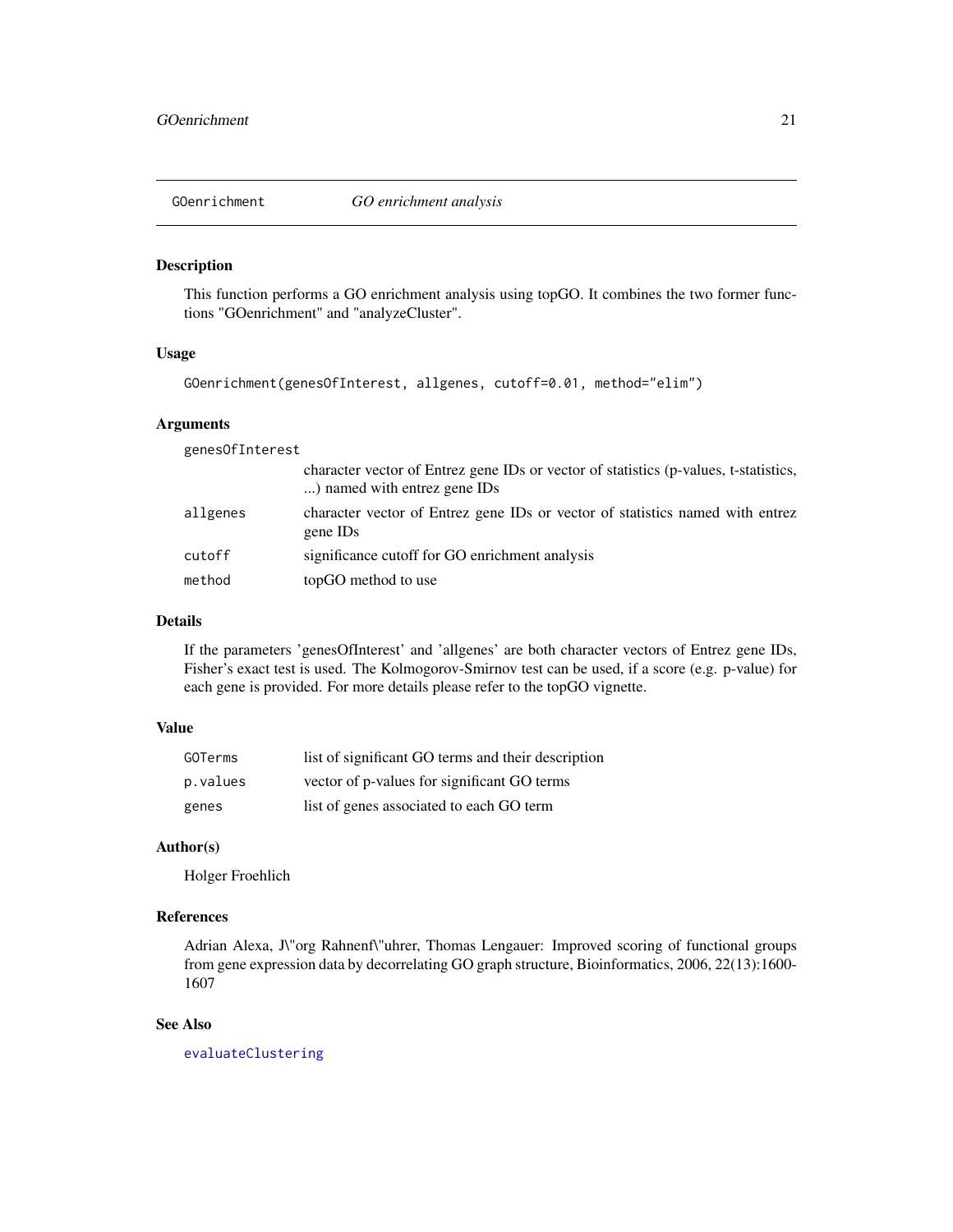# Examples

```
if(require(org.Hs.eg.db) & require(topGO)){
allgenes = sample(keys(org.Hs.egGO), 1000) # suppose these are all genes
allpvalues = runif(1000) # an these are their pvalues
names(allpvalues) = allgenes
GOenrichment(allpvalues[allpvalues<0.05], allpvalues) # GO enrichment analysis using Kolmogorov-Smirnov test
}
```
# IC *Information content of GO terms*

# Description

- "ICshumanBPall" Information content of GO terms in "biological process" using all evidence codes for human
- "ICshumanCCall" Information content of GO terms in "cellular component" using all evidence codes for human
- "ICshumanMFall" Information content of GO terms in "molecular function" using all evidence codes for human

# Format

A vector of double values

# Note

The currently used IC values can be accessed within the GOSimEnv environment.

internal *internal functions*

#### Description

internal functions or data: do not call these functions directly.

## Usage

various

# Arguments

various

<span id="page-21-0"></span>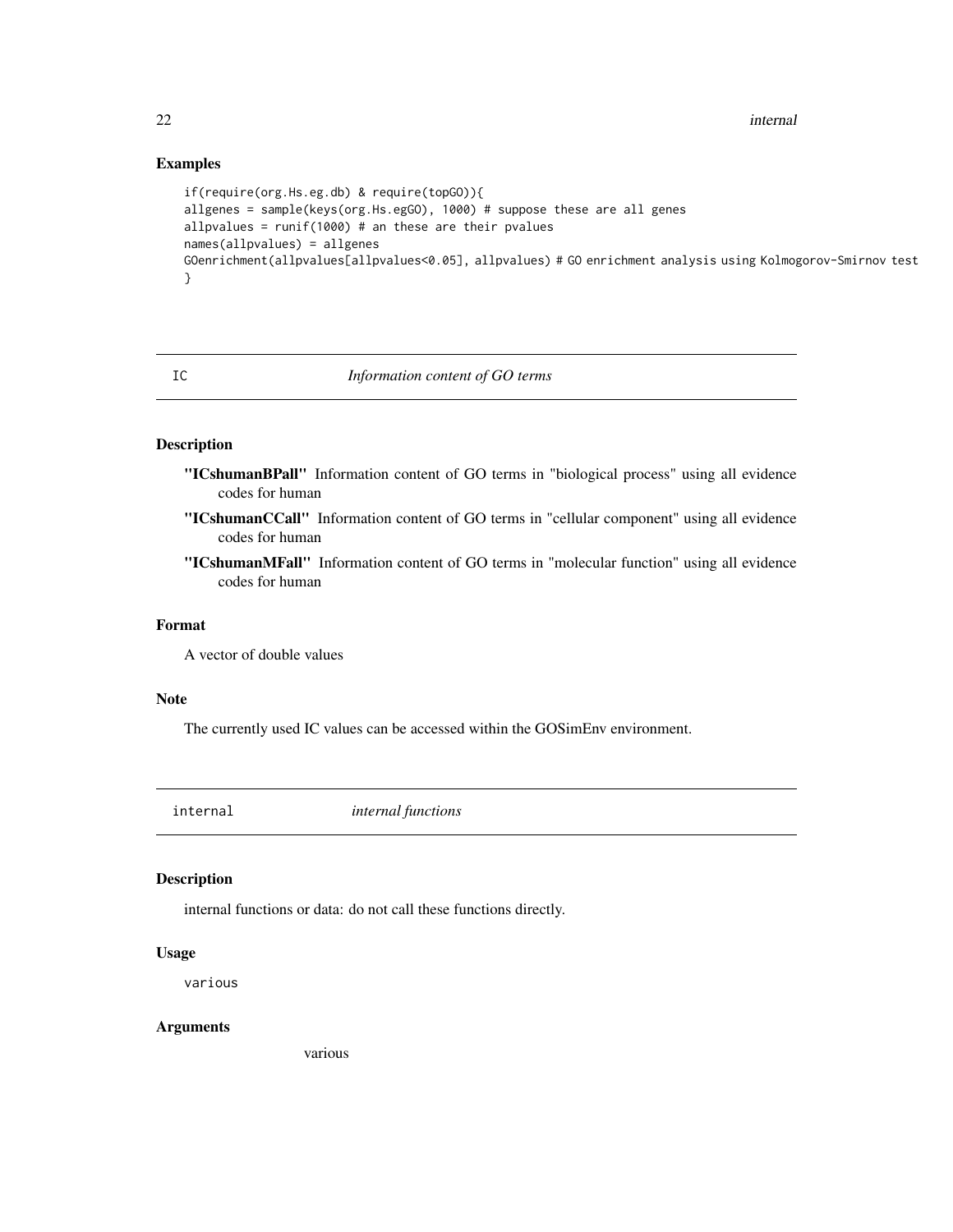# <span id="page-22-0"></span>selectPrototypes 23

# Value

various

# Author(s)

Holger Froehlich

<span id="page-22-1"></span>selectPrototypes *Heuristic selection of prototypes and dimensionality reduction of feature vectors.*

# Description

- Heuristic selection of prototypes
- Dimensionality reduction of feature vectors

# Usage

```
selectPrototypes(n = 250, method = "frequency", data = NULL, verbose = FALSE)
```
#### Arguments

| n       | number of prototypes or maximum number of clusters                    |
|---------|-----------------------------------------------------------------------|
| method  | method to select prototypes or to perform subset selection            |
| data    | data matrix $(1 \times d)$ of feature vectors $(1 =$ number of genes) |
| verbose | print out information                                                 |

# Details

The following heuristics to perform automatic selection of prototypes are implemented:

- "frequency" select n genes with highest number of GO annotations in the currently selected ontology
- "random" select n genes uniform randomly over all genes with annotations in the currently selected ontology

To perfom dimensionality reduction implemented methods are:

- "PCA" dimensionality reduction via principal component analysis; the number of principal components is determined such that at least 95% of total variance in feature space can be explained
- "clustering" EM-clustering in feature space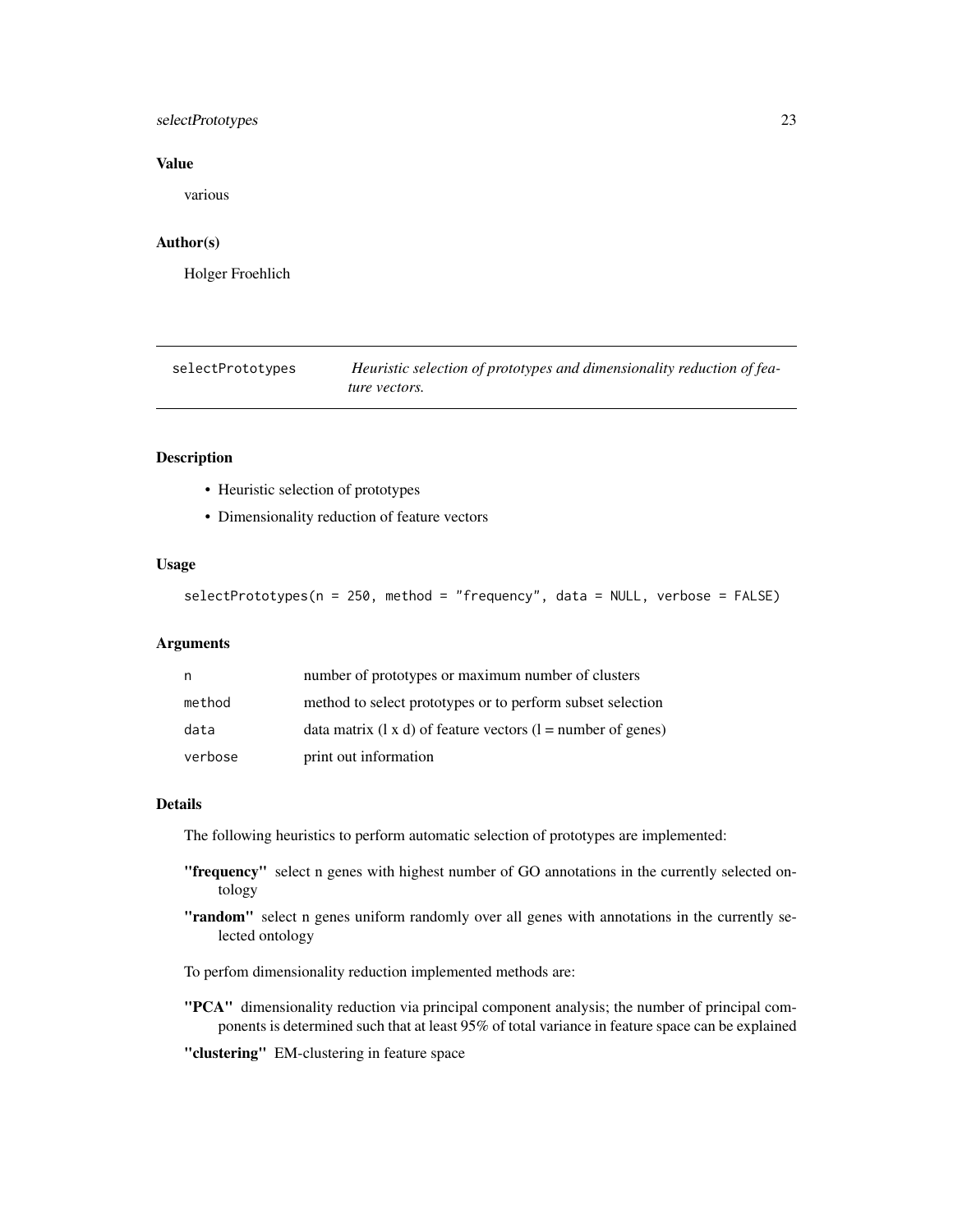# <span id="page-23-0"></span>Value

If the function is called to automatically select prototypes, a character vector of gene IDs is returned.

If the function is called to perform dimensionality via PCA, the result is a list with items

If the function is called to perform clustering in feature space, the cluster centers are returned in a l x k matrix (each column is one cluster center). The "flexmix" function in the package "flexmix" is called to perform the clustering. The BIC is used to calculate the optimal number of clusters in the range 2,...,n.

# Note

The result depends on the currently set ontology ("BP","MF","CC").

#### Author(s)

Holger Froehlich

# References

[1] H. Froehlich, N. Speer, C. Spieth, and A. Zell, Kernel Based Functional Gene Grouping, Proc. Int. Joint Conf. on Neural Networks (IJCNN), pp. 6886 - 6891, 2006

[2] N. Speer, H. Froehlich, A. Zell, Functional Grouping of Genes Using Spectral Clustering and Gene Ontology, Proc. Int. Joint Conf. on Neural Networks (IJCNN), pp. 298 - 303, 2005

#### See Also

[getGeneFeaturesPrototypes](#page-9-1), [getGeneSimPrototypes](#page-12-1), [setOntology](#page-27-1)

# Examples

```
# takes too much time in the R CMD check
proto=selectPrototypes(n=5) # --> returns a character vector of 5 genes with the highest number of annotations
feat=getGeneFeaturesPrototypes(c("207","7494"),prototypes=proto,pca=FALSE) # --> compute feature vectors
selectPrototypes(data=feat$features,method="pca") # ... and PCA projection
```
<span id="page-23-1"></span>setEnrichmentFactors *Set the depth and densitiy enrichment factors for GO term similarity.*

# **Description**

Sets the depth and density enrichment factors for the enriched FuSSiMeg GO term similarity measure by Couto et al.

#### Usage

```
setEnrichmentFactors(alpha = 0.5, beta = 0.5)
```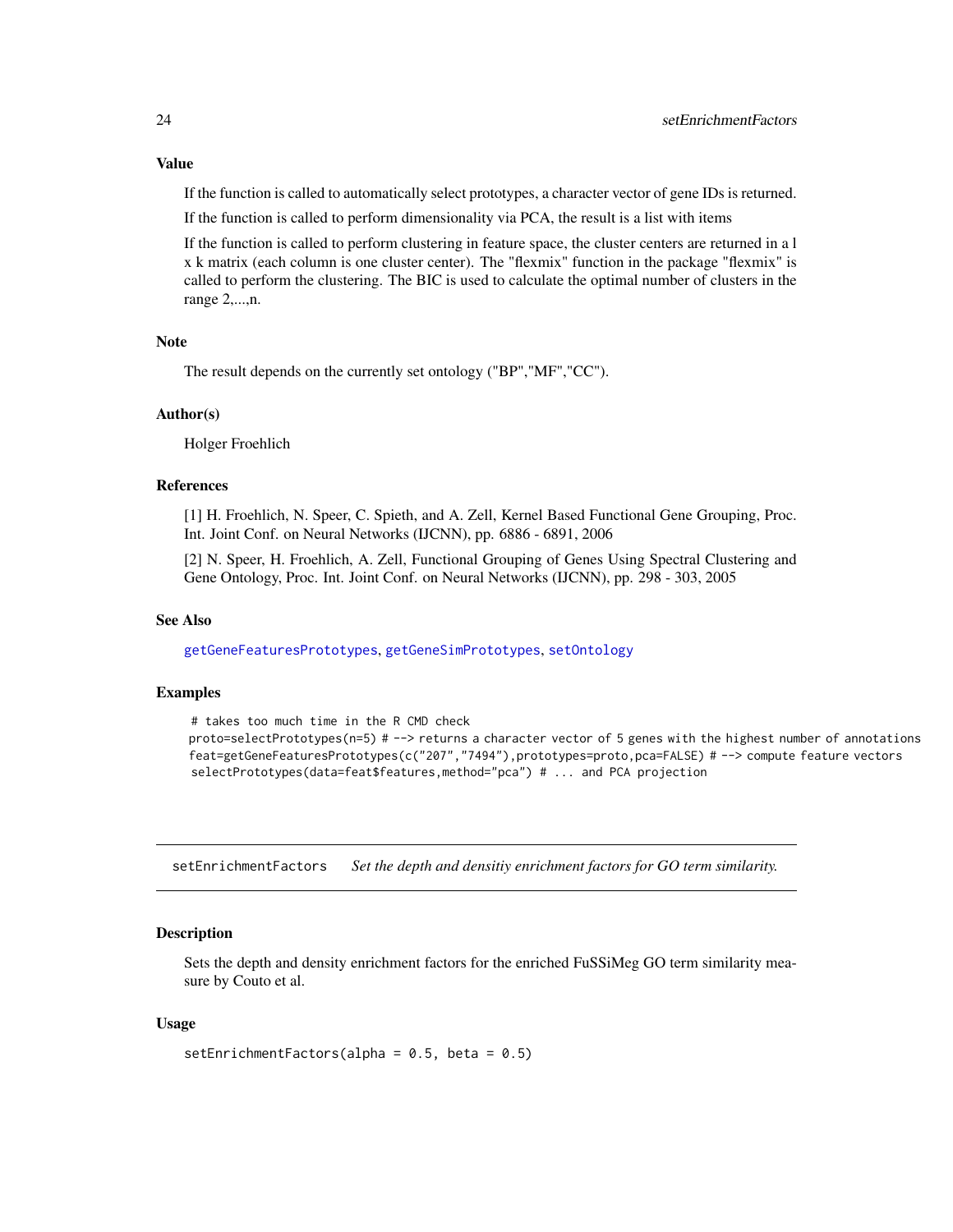# <span id="page-24-0"></span>setEvidenceLevel 25

#### **Arguments**

| alpha | depth factor   |
|-------|----------------|
| beta  | density factor |

# Value

none

# Note

The enrichment factors are stored internally and are used by the function [getTermSim](#page-18-1), if one uses the method "CoutoEnriched" to calculate GO term similarities

#### Author(s)

Holger Froehlich

# References

F.Couto,M. Silva, P. Coutinho, Implementation of a Functional Semantic Similarity Measure between Gene-Products, DI/FCUL TR 03-29, Department of Informatics, University of Lisbon, 2003

# See Also

[getTermSim](#page-18-1)

# Examples

```
#\donttest{
 setEnrichmentFactors(alpha=0.1,beta=0.5)
 getTermSim(c("GO:0006955","GO:0007584"),method="CoutoEnriched")
#}
```
<span id="page-24-1"></span>setEvidenceLevel *Specifies to use only GO terms with given evidence codes.*

# Description

Specifies to use only GO terms with given evidence codes. This, in combination with the specified GO ontology ("BP", "MF", "CC"), influences, how the information content for individual GO terms is calculated.

#### Usage

```
setEvidenceLevel(evidences = "all", organism=org.Hs.egORGANISM, gomap=org.Hs.egGO)
```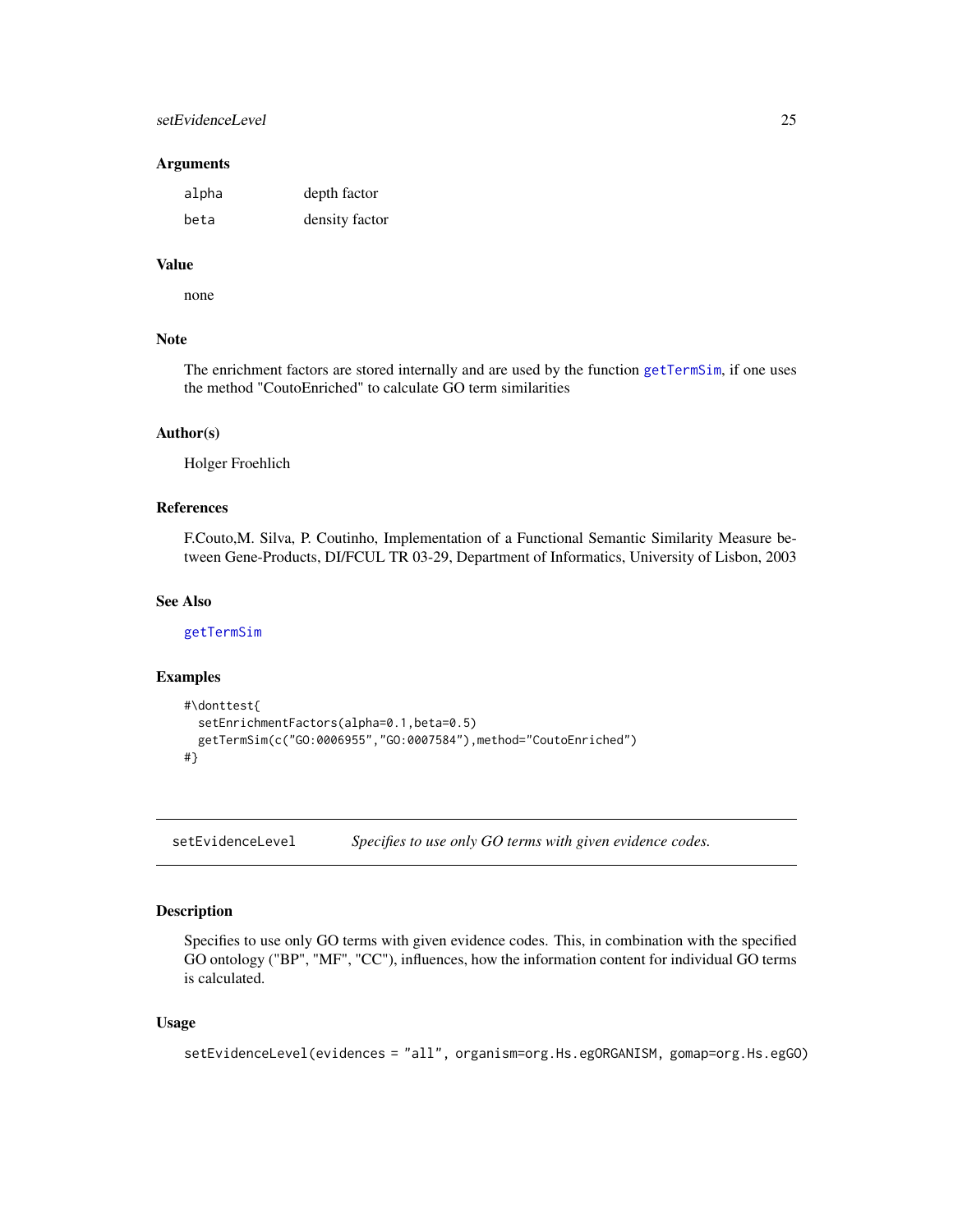# **Arguments**

| evidences | character vector of evidence codes                                                     |
|-----------|----------------------------------------------------------------------------------------|
| organism  | organism, for which to load a mapping of primary gene IDs to GO terms (see<br>details) |
| gomap     | mapping of primary gene IDs to GO terms to be used (see details)                       |

# Details

Each evidence code can be one of:

- "IMP" inferred from mutant phenotype
- "IGI" inferred from genetic interaction
- "IPI" inferred from physical interaction
- "ISS" inferred from sequence similarity
- "IDA" inferred from direct assay
- "IEP" inferred from expression pattern
- "IEA" inferred from electronic annotation
- "TAS" traceable author statement
- "NAS" non-traceable author statement
- "ND" no biological data available
- "IC" inferred by curator

Gene ids for which no GO associations exist are left out of the environment.

The method retrieves a mapping of primary gene IDs (usually Entrez) to GO terms, restricted by the given evidence codes. This mapping is based on the respective organism annotation packages (e.g. org.Dm.eg.db for fly, org.Hs.eg.db for human, etc.). The user passes the GO mapping and the organism name to the function. Please refer to the annotation packages for further information.

In case there does not exist an annotation package so far, the user can optionally provide its own mapping of primary gene IDs to GO terms instead of using one of the packages mentioned before. The mapping should come in form of a nested list having a format as in the following example (no NAs are allowed):

\\$'11305'

\\$'11305'\\$'GO:0006810'

\\$'11305'\\$'GO:0006810'\\$GOID \[1\] "GO:0006810"

\\$'11305'\\$'GO:0006810'\\$Evidence \[1\] "IEA"

\\$'11305'\\$'GO:0006810'\\$Ontology \[1\] "BP"

\\$'11305'\\$'GO:0008203'

\\$'11305'\\$'GO:0008203'\\$GOID

\[1\] "GO:0008203"

\\$'11305'\\$'GO:0008203'\\$Evidence \[1\] "ISS"

\\$'11305'\\$'GO:0008203'\\$Ontology \[1\] "BP"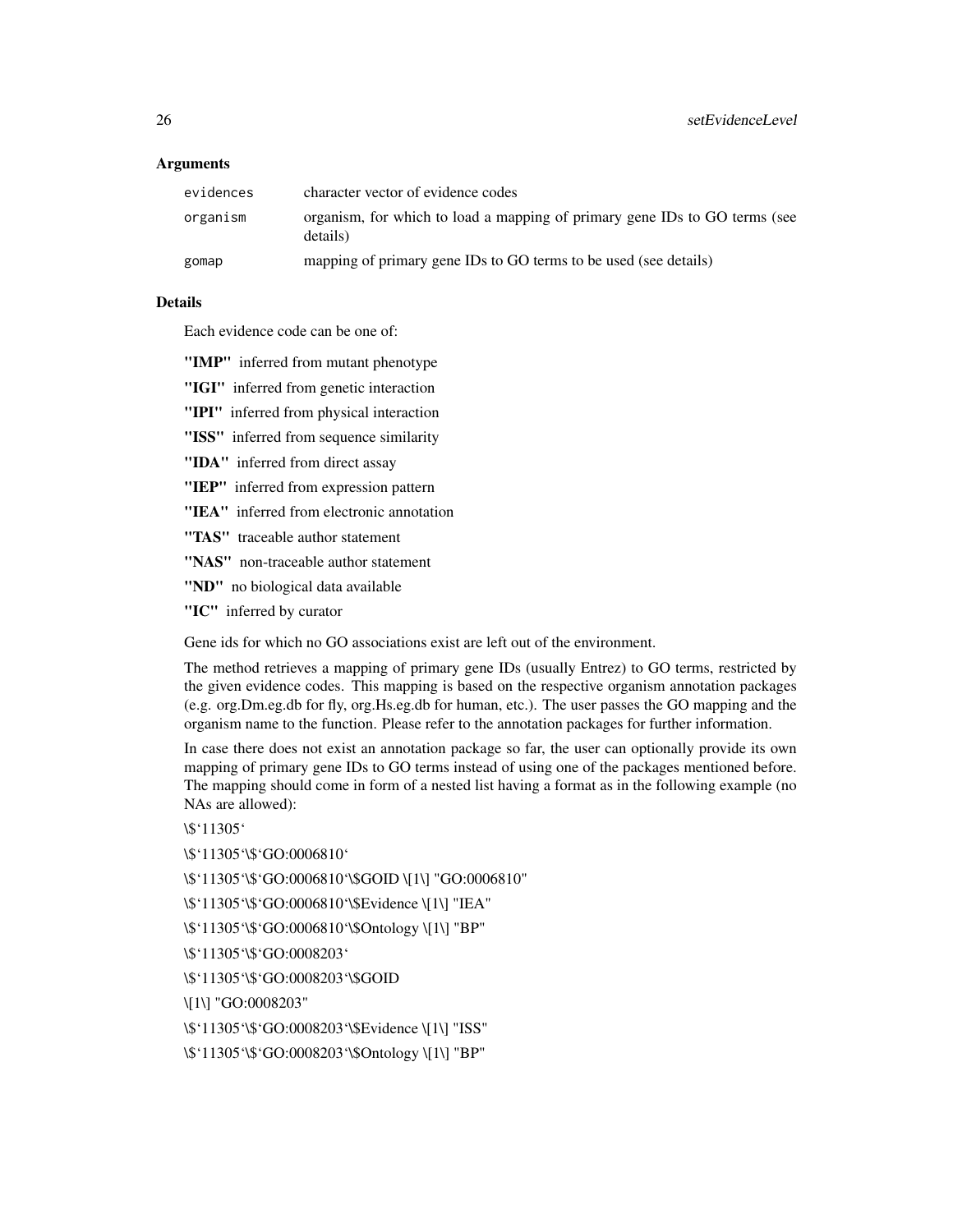# <span id="page-26-0"></span>setEvidenceLevel 27

\\$'11306'

\\$'11306'\\$'GO:0006810'

\\$'11306'\\$'GO:0006810'\\$GOID \[1\] "GO:0006810"

\\$'11306'\\$'GO:0006810'\\$Evidence \[1\] "IEA"

\\$'11306'\\$'GO:0006810'\\$Ontology \[1\] "BP"

\\$'11306'\\$'GO:0006879'

\\$'11306'\\$'GO:0006879'\\$GOID

\[1\] "GO:0006879"

\\$'11306'\\$'GO:0006879'\\$Evidence \[1\] "IMP"

\\$'11306'\\$'GO:0006879'\\$Ontology \[1\] "BP"

# Value

The mapping is stored in the GOSimEnv environment.

# Note

By default all evidence codes are used. If another behavior is wanted, one has to recalculate the information content of all GO terms via [calcICs](#page-2-1). The evidence level influences the behavior of all other functions, especially [filterGO](#page-4-1) and [getGOInfo](#page-14-1).

# Author(s)

Holger Froehlich

# References

<www.geneontology.org>

# See Also

[setOntology](#page-27-1), [calcICs](#page-2-1), [filterGO](#page-4-1), [getGOInfo](#page-14-1)

# Examples

```
setEvidenceLevel("all")
# the default behavior
```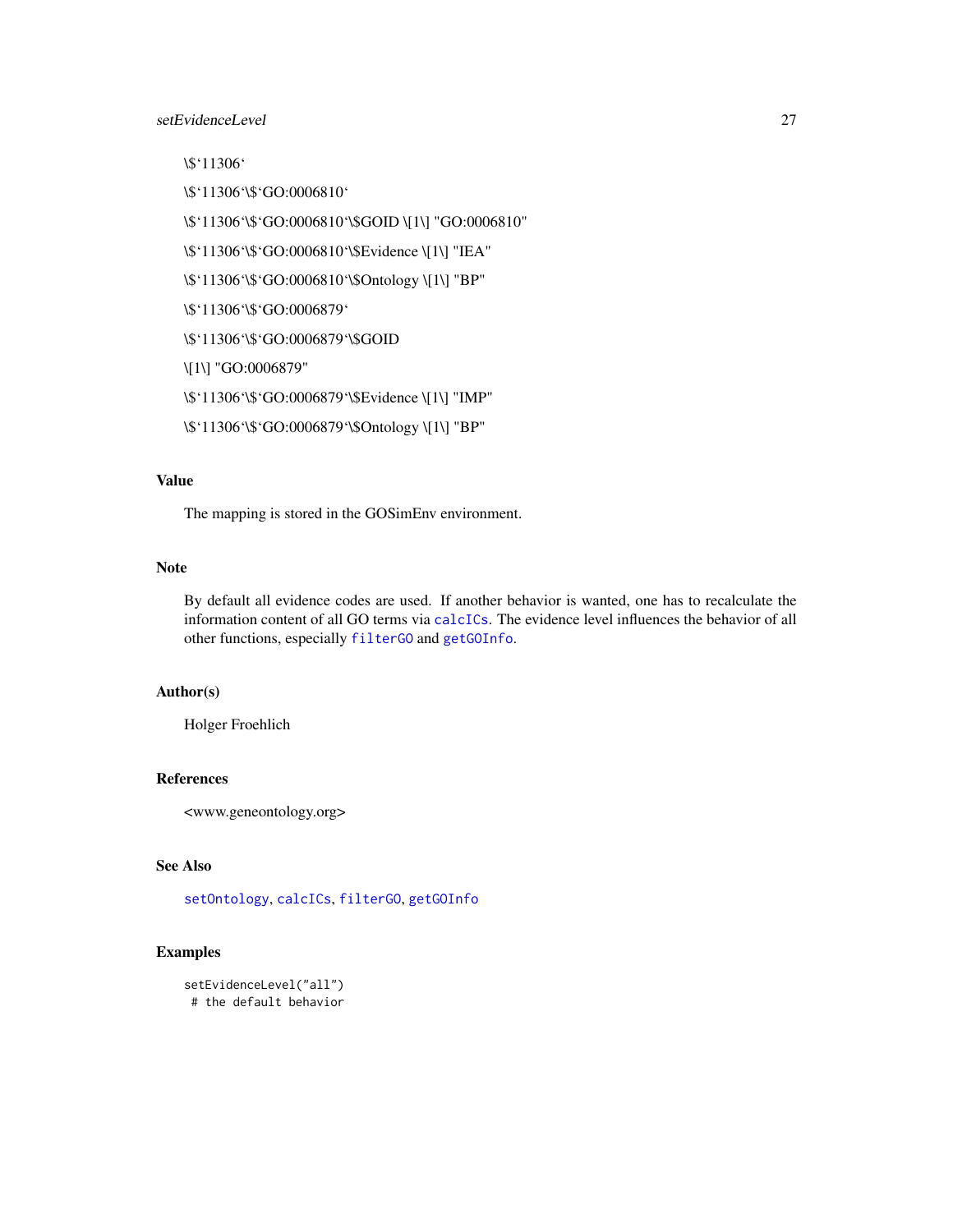# Description

Sets the ontology that all subsequent computations are based on and loads the information content of all GO terms within this ontology. At load time of the library the default ontology is "BP". Furtherm, on running this function the environment GOSimEnv is reinitialized, i.e. all global settings or parameters used in the library are reset to their default values.

#### Usage

setOntology(ont = "BP", loadIC=TRUE, DIR=NULL)

# Arguments

| ont    | the ontology to use $("BP", "MF", "CC")$                                                                                                                                                                                        |
|--------|---------------------------------------------------------------------------------------------------------------------------------------------------------------------------------------------------------------------------------|
| loadIC | Should the corresponding file with precomputed IC-values be loaded? Default:<br>TRUE. WARNING: If the file is not loaded, no calculations can be performed!<br>This might only be useful, if you want to recalculate IC values. |
| DIR    | If not null, load file from this directory. Otherwise the version installed in<br>GOSim's data directory is used.                                                                                                               |

# Details

The following ontologies can be used:

"BP" biological process

"MF" molecular function

"CC" cellular component

# Value

none.

# Author(s)

Holger Froehlich

# Examples

# set ontology to "molecular function"

```
setOntology("MF")
# calculate Resnik similarity of two GO terms within this ontology
getTermSim(c("GO:0004060","GO:0003867"),method="Resnik")
```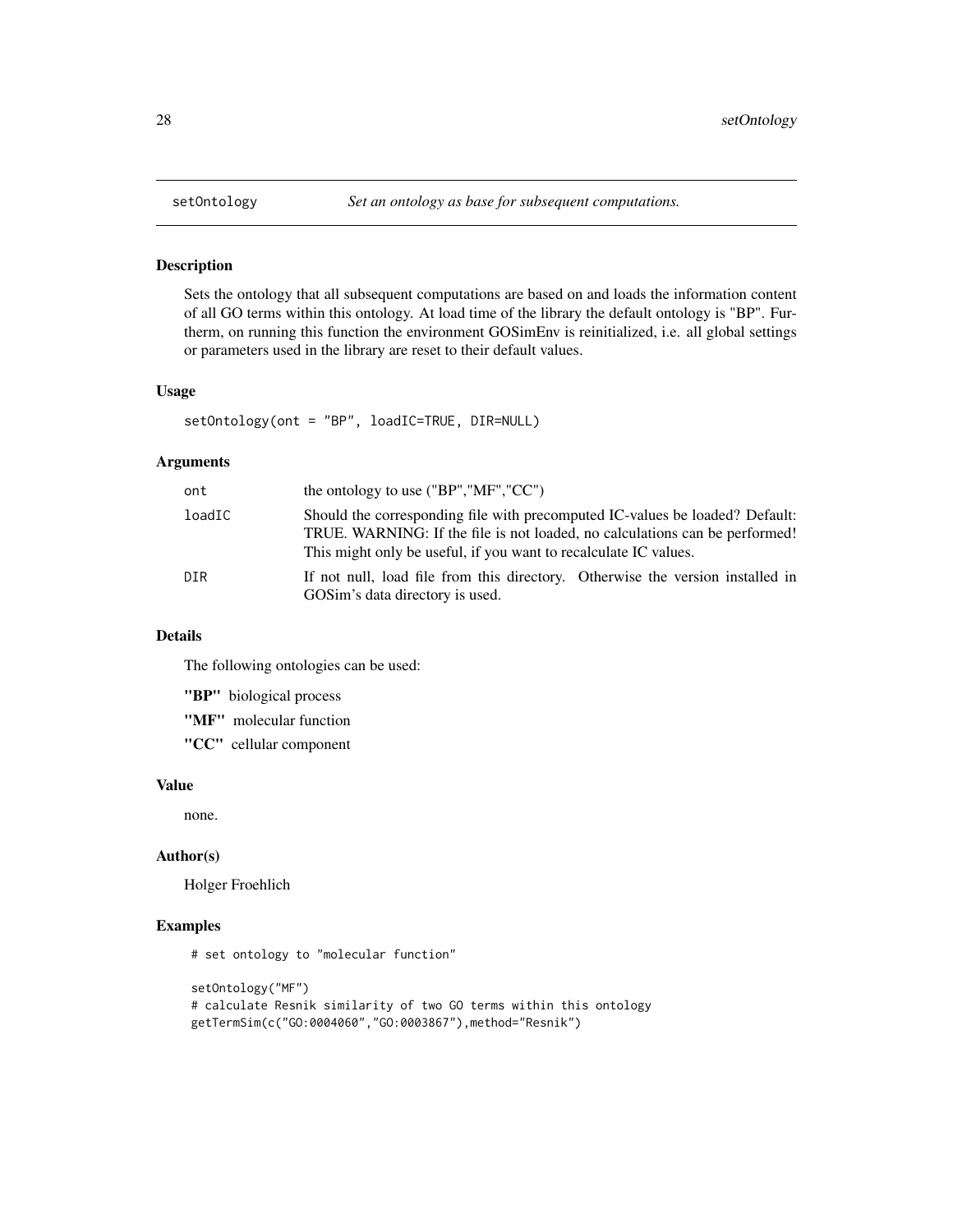# <span id="page-28-0"></span>**Index**

∗ datasets IC, [22](#page-21-0) ∗ file calc.diffusion.kernel, [2](#page-1-0) calcICs, [3](#page-2-0) clusterEvaluation, [4](#page-3-0) filterGO, [5](#page-4-0) getAncestors, [6](#page-5-0) getChildren, [7](#page-6-0) getDisjCommAnc, [8](#page-7-0) getGeneFeatures, [9](#page-8-0) getGeneFeaturesPrototypes, [10](#page-9-0) getGeneSim, [11](#page-10-0) getGeneSimPrototypes, [13](#page-12-0) getGOGraph, [14](#page-13-0) getGOInfo, [15](#page-14-0) getMinimumSubsumer, [16](#page-15-0) getOffsprings, [17](#page-16-0) getParents, [18](#page-17-0) getTermSim, [19](#page-18-0) GOenrichment, [21](#page-20-0) internal, [22](#page-21-0) selectPrototypes, [23](#page-22-0) setEnrichmentFactors, [24](#page-23-0) setEvidenceLevel, [25](#page-24-0) setOntology, [28](#page-27-0)

analyzeCluster *(*GOenrichment*)*, [21](#page-20-0)

calc.diffusion.kernel, [2](#page-1-0) calcICs, [3,](#page-2-0) *[6](#page-5-0)*, *[27](#page-26-0)* calcTermSim *(*internal*)*, [22](#page-21-0) classificationModel\_dme *(*internal*)*, [22](#page-21-0) classificationModelSignalTrans\_dme *(*internal*)*, [22](#page-21-0) classificationModelSignalTrans\_hsa *(*internal*)*, [22](#page-21-0) clusterEvaluation, [4](#page-3-0)

```
evaluateClustering, 21
```
evaluateClustering *(*clusterEvaluation*)*, [4](#page-3-0) filterGO, [5,](#page-4-0) *[27](#page-26-0)* getAncestors, [6,](#page-5-0) *[7](#page-6-0)*, *[17,](#page-16-0) [18](#page-17-0)* getChildren, *[7](#page-6-0)*, [7,](#page-6-0) *[17,](#page-16-0) [18](#page-17-0)* getDensityFactor *(*internal*)*, [22](#page-21-0) getDepthFactor *(*internal*)*, [22](#page-21-0) getDisjAnc *(*internal*)*, [22](#page-21-0) getDisjCommAnc, [8,](#page-7-0) *[20](#page-19-0)*

getDisjCommAncSim *(*internal*)*, [22](#page-21-0) getEnrichedSim *(*internal*)*, [22](#page-21-0) getGeneFeatures, [9](#page-8-0) getGeneFeaturesPrototypes, [10,](#page-9-0) *[13,](#page-12-0) [14](#page-13-0)*, *[24](#page-23-0)* getGeneSim, *[5](#page-4-0)*, *[9](#page-8-0)[–11](#page-10-0)*, [11,](#page-10-0) *[14](#page-13-0)* getGeneSimPrototypes, *[5](#page-4-0)*, *[9](#page-8-0)*, *[11,](#page-10-0) [12](#page-11-0)*, [13,](#page-12-0) *[24](#page-23-0)* getGOGraph, *[8](#page-7-0)*, [14,](#page-13-0) *[17](#page-16-0)* getGOGraphsGenes *(*getGOGraph*)*, [14](#page-13-0) getGOInfo, *[6](#page-5-0)*, [15,](#page-14-0) *[27](#page-26-0)* getGSim *(*internal*)*, [22](#page-21-0) getMinimumSubsumer, [16,](#page-15-0) *[20](#page-19-0)* getOffsprings, *[7](#page-6-0)*, [17,](#page-16-0) *[18](#page-17-0)* getParents, *[7](#page-6-0)*, *[17](#page-16-0)*, [18](#page-17-0) getTermSim, *[5](#page-4-0)*, *[8,](#page-7-0) [9](#page-8-0)*, *[11,](#page-10-0) [12](#page-11-0)*, *[14](#page-13-0)*, *[17](#page-16-0)*, [19,](#page-18-0) *[25](#page-24-0)* GOenrichment, *[5](#page-4-0)*, [21](#page-20-0) GOGraph *(*internal*)*, [22](#page-21-0)

IC, [22](#page-21-0) ICshumanBPall *(*IC*)*, [22](#page-21-0) ICshumanCCall *(*IC*)*, [22](#page-21-0) ICshumanMFall *(*IC*)*, [22](#page-21-0) initialize *(*internal*)*, [22](#page-21-0) internal, [22](#page-21-0)

```
load.diffusion.kernel, 3, 19, 20
load.diffusion.kernel
        (calc.diffusion.kernel), 2
```
norm *(*internal*)*, [22](#page-21-0)